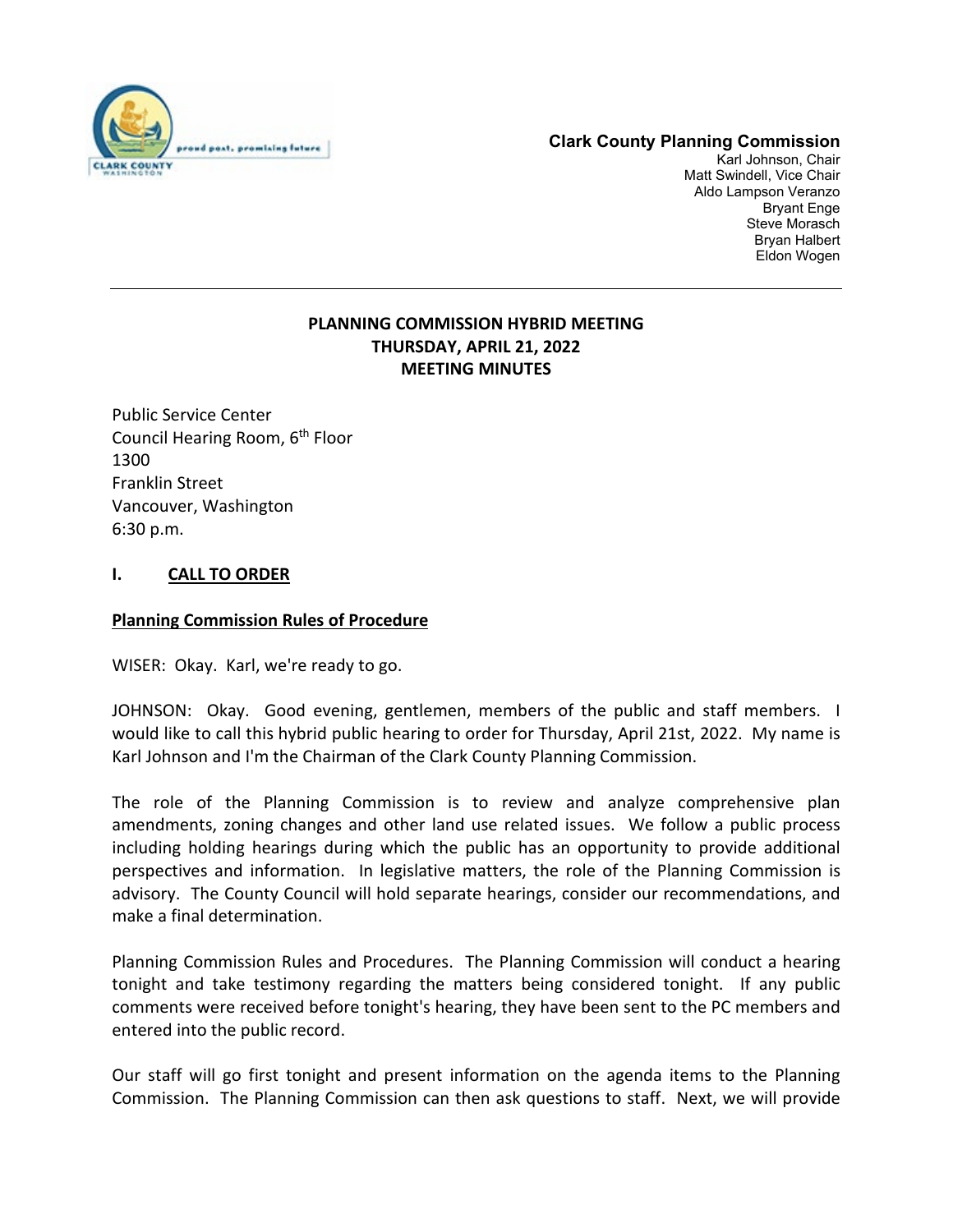the applicant to speak, if there is one, then members of the public who wish to provide comment.

When we get to the public comment portion of our agenda, we will provide more detailed information at that time. You will have three minutes to speak and remarks should be directed to the Planning Commission only. Please do not repeat testimony that has already been provided.

At the conclusion of public testimony, the applicant, if there is one, may take up to three minutes to respond and the public portion of the hearing will then be closed. Staff may respond to the testimony from the applicant and public. The Planning Commission then will deliberate and make a recommendation to the County Councilors.

Before I begin tonight, I would like to announce that our Planning Commissions this evening are now hybrid and that means that we are both in person and on WebEx over the Internet. For the virtual members of the Planning Commission and staff, please ensure that your microphones are turned off or muted unless you are speaking. Also remember turn off your video -- or excuse me -- to turn on your video camera throughout tonight's hearing.

For virtual audience members, you are all muted. You will only be unmuted if you wish to speak during the public comment period. If any PC members have questions, I will call upon you individually and you can respond with your questions. I will do the same during discussion time. When you make a motion, please state your name, and then make your motion. Also, when you second your motion, please state your name and then second the motion.

Conflicts of interest. Before we begin tonight, would anyone on the Planning Commission like to disclose any conflicts of interest?

HALBERT: None.

JOHNSON: Okay. Hearing none, we will move on to the roll call and any introductions of guest. Sonja, can you please begin a roll call for the Planning Commission. Please say I'm here if you are online and I'm here if you're here too. Sonja, will you please take roll.

# **II. ROLL CALL & INTRODUCTION OF GUESTS**

ENGE: I'm here. HALBERT: I'm here. VERANZO: Absent. MORASCH: Absent. SWINDELL: Here. WOGEN: Here. JOHNSON: Here.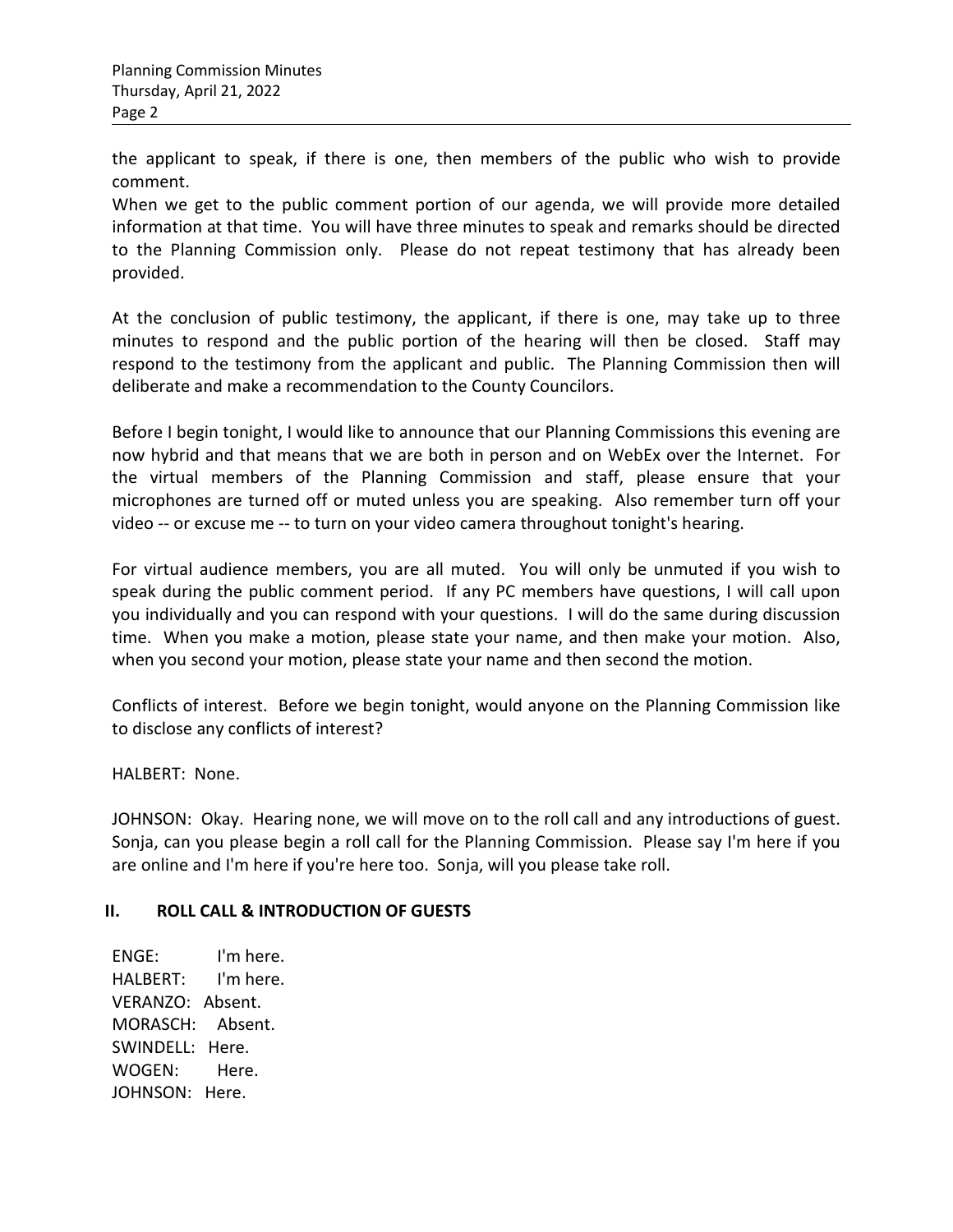### **Staff Present:**

Chris Cook, Senior Deputy Prosecuting Attorney; Oliver Orjiako, Community Planning Director; Jacqui Kamp, Program Manager II; Jenna Kay, Planner III; Jose Alvarez, Planner III; Susan Ellinger, Planner III; Sonja Wiser, Program Assistant; and Larisa Sidorov, Office Assistant.

### **Other:**

Elizabeth Decker, Jet Planning; Steve Faust, 3J Consulting; and Cindy Holley, Court Reporter.

### **III. GENERAL & NEW BUSINESS**

### **A. Approval of Agenda for April 21, 2022**

JOHNSON: So, can I have a motion for the approval of the agenda of April 21st, 2022.

HALBERT: Yeah, Karl, I'll make a motion that we approve the agenda as presented.

SWINDELL: I'll second it.

JOHNSON: We've heard a motion and a second. Sonja, can you please take roll call on the motion.

#### **ROLL CALL VOTE**

ENGE: AYE HALBERT: AYE SWINDELL: AYE WOGEN: AYE JOHNSON: AYE

JOHNSON: That motion passes.

## **B. Approval of Minutes for February 17, 2022**

JOHNSON: Can I take a motion and second for approval for the minutes for February 17th, 2022.

SWINDELL: I make a motion to approve the minutes from February 17th, 2022.

HALBERT: I'll second that motion.

JOHNSON: Okay. I've heard a motion and second. Sonja, can you please take roll call on the motion.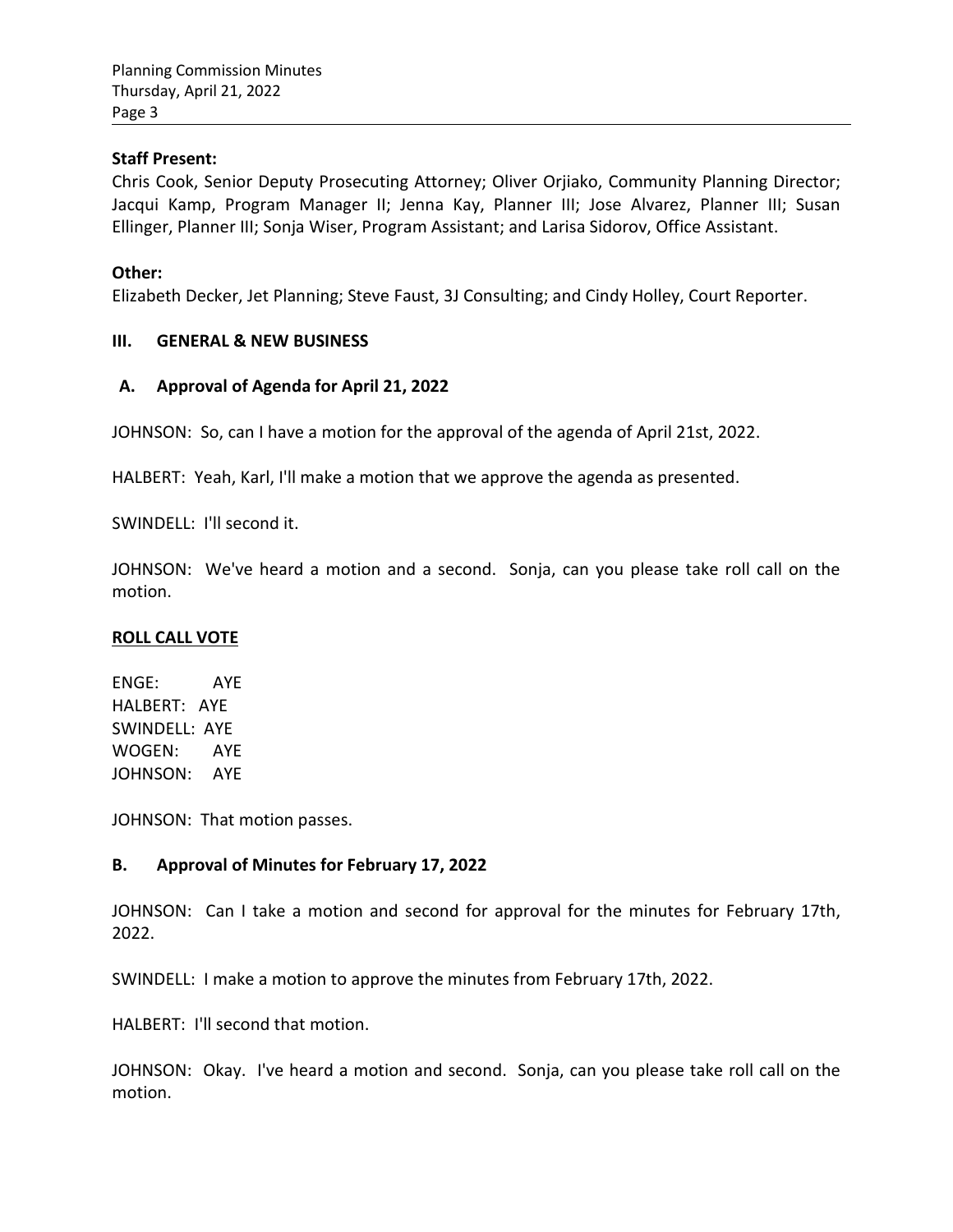#### **ROLL CALL VOTE**

ENGE: AYE HALBERT: AYE SWINDELL: AYE JOHNSON: AYE WOGEN: AYE

WISER: 5 ayes.

JOHNSON: Motion passes.

#### **C. Communications from the Public**

JOHNSON: We are now going to take communications from the public. This is for communications for those items that are not on tonight's hearing agenda. Sonja, it's your turn to speak.

WISER: Good evening, members of the public. For attendees using their computer or WebEx application, if you'd like to speak, please use the raised-hand icon. You can do this by clicking the participant button or icon, the location of which depends on the device you are using. Staff will only acknowledge those attendees during the public comment period who have raised their hand by selecting the hand icon. When you have finished your comment, lower your hand.

For attendees using the telephone, which is the audio only option, you need to press star 3 on your phone's number panel to raise your hand. Please provide your name before making public comment. When you have finished your comment, press star 3 to lower your hand. For attendees present in our hearing room, we will call on you to speak after virtual attendees have given their comments.

Public comments are limited to three minutes per person in order to accommodate all speakers. Again, this portion of tonight's hearing is only for items not listed on tonight's agenda.

Larisa, are there any members of the public attending virtually with their hands raised wishing to provide public comment?

SIDOROV: There are none.

WISER: Okay. Karl.

JOHNSON: Are there any members of the public in our hearing room this evening wishing to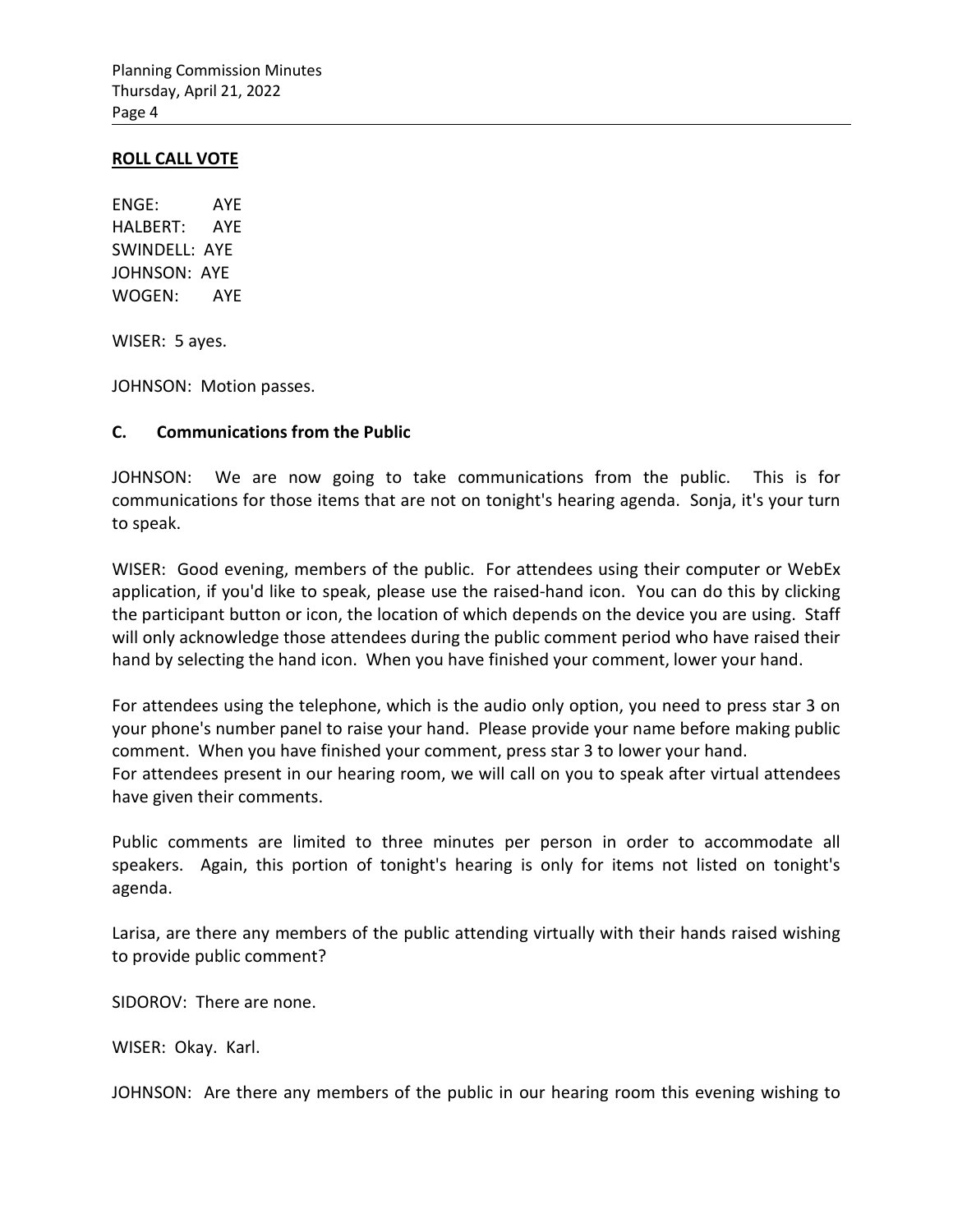provide comment on any non-hearing item? If so, please come up to the front table and provide your name and address for the record. Seeing none, we will now close the public comment and go on to the hearing items. Public hearing items, Clark County Housing Options Study and Action Plan.

## **IV. PUBLIC HEARING ITEMS**

**A. Clark County Housing Options Study and Action Plan:** Clark County is responding to the need for a greater variety of housing options. The proposed Housing Options Study & Action Plan (HOSAP) identifies housing challenges within the unincorporated Vancouver Urban Growth Area and includes recommended strategies as solutions to support a wider range of housing options affordable to a variety of household incomes. The strategies are recommendations only and will require County Council direction to move forward with implementation. Many of the strategies require a separate legislative approval process to be implemented. Other strategies are administrative and could be implemented immediately upon County Council direction.

**Staff Contact: Jacqui Kamp, [Jacqui.Kamp@clark.wa.gov o](mailto:Jacqui.Kamp@clark.wa.gov)r (564) 397-4913**

JOHNSON: The next item on our agenda is the Clark County Housing Options Study and Action Plan. Our staff is Oliver Orjiako and Jacqui Kamp along with housing consultants Elizabeth Decker and Steve Faust. Does the Planning Commission -- excuse me. Go ahead, Jacqui.

KAMP: Thank you, Chair. Good evening, everyone. This is Jacqui Kamp, Clark County Community Planning Program Manager. I'd like to welcome everyone to tonight's hearing and I see Oliver is on video now so I'm going to pass the baton over to him to say a few words before we start.

ORJIAKO: Okay. Thank you, Jacqui. And I would like to also thank members of the Planning Commission, the Chair and Planning Commission members. For the record, Oliver Orjiako, Clark County Community Planning. I would like to sincerely thank our consultant, 3J Consulting and Elizabeth as well, a team with the consultant, they have really done a good job in working with the Project Advisory Group that the Council approved to work on this project and also our staff Jacqui Kamp, Jenna Kay, and Susan Ellinger, cannot thank them enough for the work that they've done and all the park members that participated.

I will say just briefly to the Planning Commission members that this -- this -- this is a little bit different from what we used to bring before you. This is not a policy document, it is not a plan and a zone change amendment, it's not a code update, it is a plan that focuses on strategies to remove barriers and provide opportunities for affordable housing, which is a challenge in Clark County, not only here in Clark County but the State of Washington and also nationally.

Staff will present the work done by the Project Advisory Group, ask for your favorable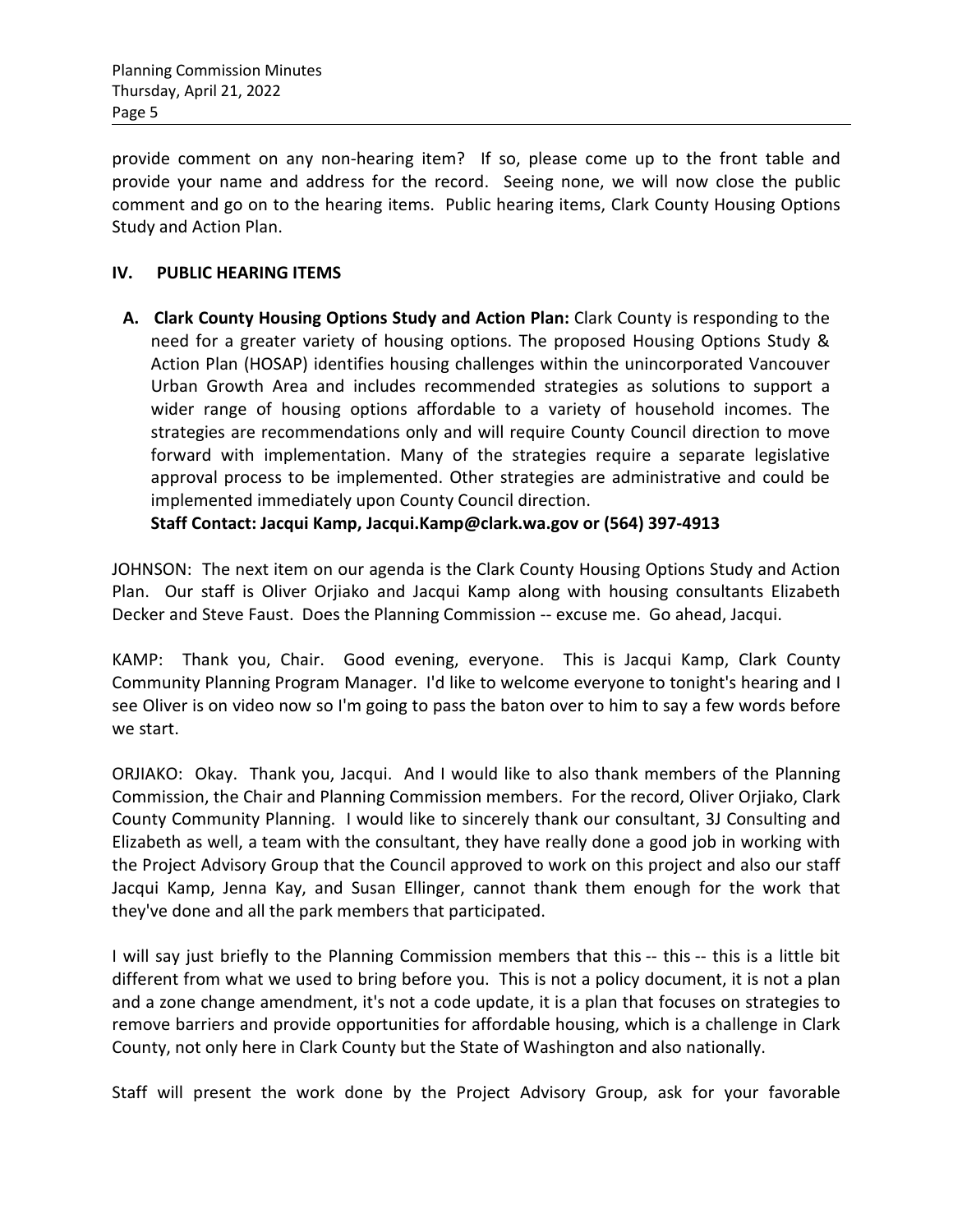recommendation to our Council. The presentation is structured by focusing on short-term strategies, midterm and long-term. You are free to ask us questions and we are here to help answer them and we have had a work session with you and responded to some of your questions.

So, with that, I will turn it over to staff to go over the materials this evening and if you have questions, as I said, I'm here to answer them. Again, I thank you for the opportunity. Jacqui, go ahead, take it away.

KAMP: Thank you, Oliver. Steve, can we go to the next slide. So, the purpose of the Housing Option Study and Action Plan is to understand the local housing challenges and identify opportunities to encourage the creation of additional housing types that are affordable to a variety of households within the unincorporated urban growth area Vancouver. This could be done through the removal of regulatory barriers and/or implementation of other strategies.

In 2018, the County Council made amendments to the development code to allow more flexibility for the development of accessory dwelling units, cottage housing and manufactured housing. The County Council was interested in finding additional ways to provide more housing in the Vancouver unincorporated urban growth area that is attainable to people of a variety of household incomes.

The project area is a large urban area next to but not incorporated into the City of Vancouver. This area is the focus for the county as it is its urban jurisdiction for different types of housing, duplexes, triplexes, quadplexes, condominiums, multi-family apartments, et cetera, can be built and where urban services are available and can be provided in an efficient manner.

The plan provides guidance for County staff, elected officials and other decision-makers to encourage the construction of additional affordable and market-rate housing that meets the unincorporated Vancouver urban growth area's current and future housing needs. The recommended strategies include potential changes to the comprehensive plan, county code, zoning map, and/or other nonregulatory recommendations for Planning Commission and County Council consideration. Next slide.

Clark County under its Growth Management Act is required to plan for housing including housing affordable to lower income households. The GMA housing goal is to plan for and accommodate housing affordable to all economic segments of the population in the state, promote a variety of residential densities and housing types and encourage preservation of existing housing stock.

The county's comprehensive plan includes the housing element with housing policies to identify the need and mechanisms that will lead to the construction and preservation of decent housing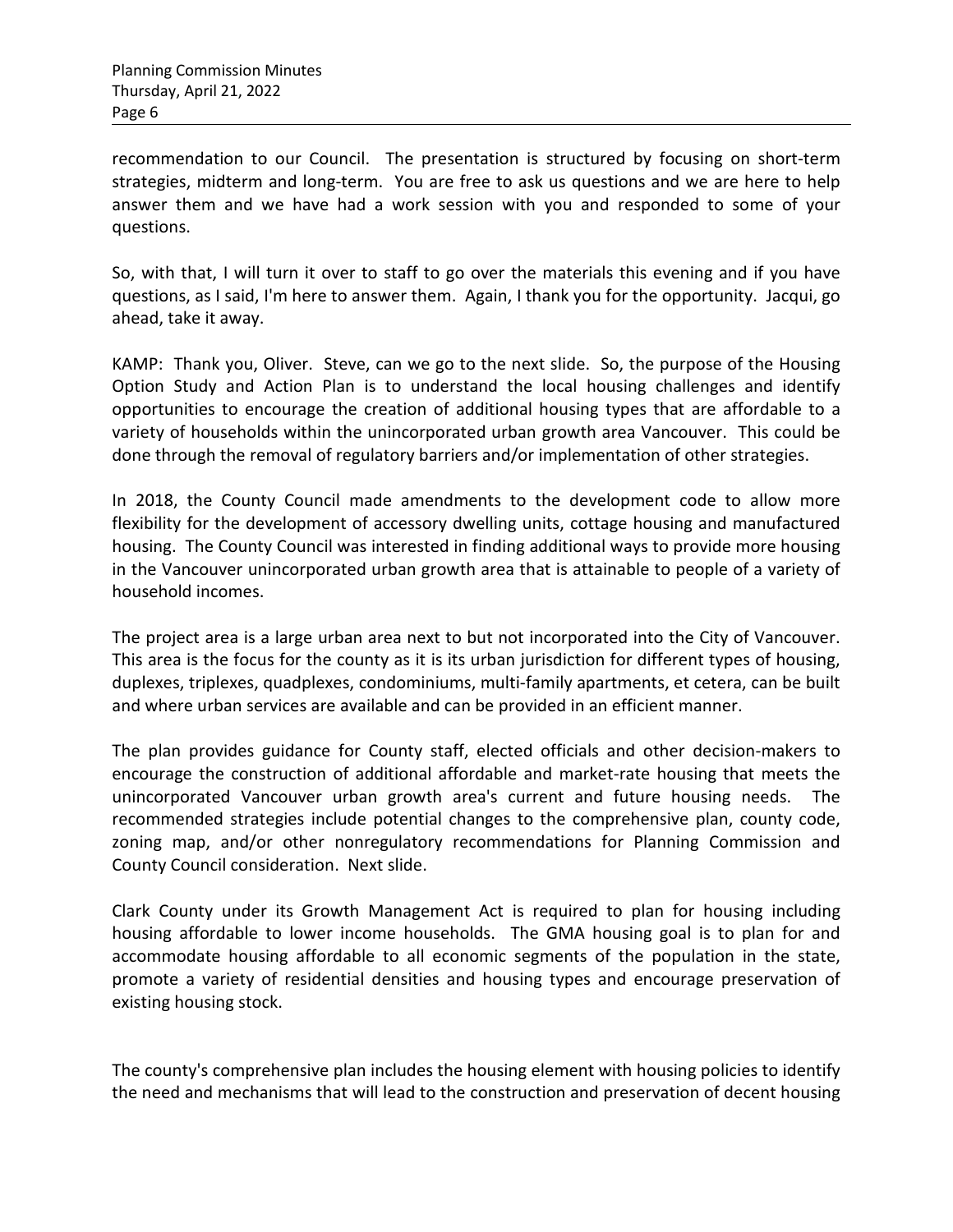for all economic segments of the county's population. The county's development regulations are Clark County Title 40 implements the vision and policies of the comprehensive plan. The code dictates how the built environment will develop.

As is shown in this chart, the Housing Action Plan can inform housing, land use and other policies in the comprehensive plan. It can also guide implementation of the comprehensive plan policies by identifying strategies such as amendments to developmental regulations and implementation procedures to further encourage housing development to meet our housing goals. Next slide.

Project staff have provided periodic updates to the Commission since the beginning of the project as well as members being interviewed during the stakeholder interview process in 2020 and a Commission member, Ron Barca, was appointed to the Project Advisory Group. So, this graphic just indicates those meeting dates where we met with you and gave you project updates. Next slide.

This was the project or is the project schedule for the overall project which shows the different phases of the project. As you can see, we are now in the final phase which is the legislative process. Next slide.

The full public participation plan along with a list of outreach, public outreach events and meetings that took place during the project is included in Appendix B of the plan document. Part of the public participation plan included the initiation of an 18-member Project Advisory Group appointed by the County Council and County Manager to provide input throughout the project and assist the County with developing recommendations for consideration by the public, the Planning Commission and County Council.

The advisory group represented a variety of interest groups that you can see listed here and stakeholders that are -- I'm sorry -- that are listed here. The advisory group met regularly for a year to learn and understand the issues and to develop consensus based recommendations. Next slide.

Other key tools used for public participation includes those listed on this slide including two virtual public meetings and the graphic here is when we used a tool called Google Jamboard to do virtually, to have an online open house, we did online questionnaires, CVTV videos and other briefings and meetings with stakeholders and interested persons. Next slide.

Staff is recommending tonight that the Planning Commission forward a recommendation of approval of the plan and direct staff to begin immediate implementation of short-term strategies or low-hanging fruit to keep the momentum going.

As we discussed at the work session, approval of this plan, and as Oliver mentioned, does not approve any policy regulations or code changes to go into effect.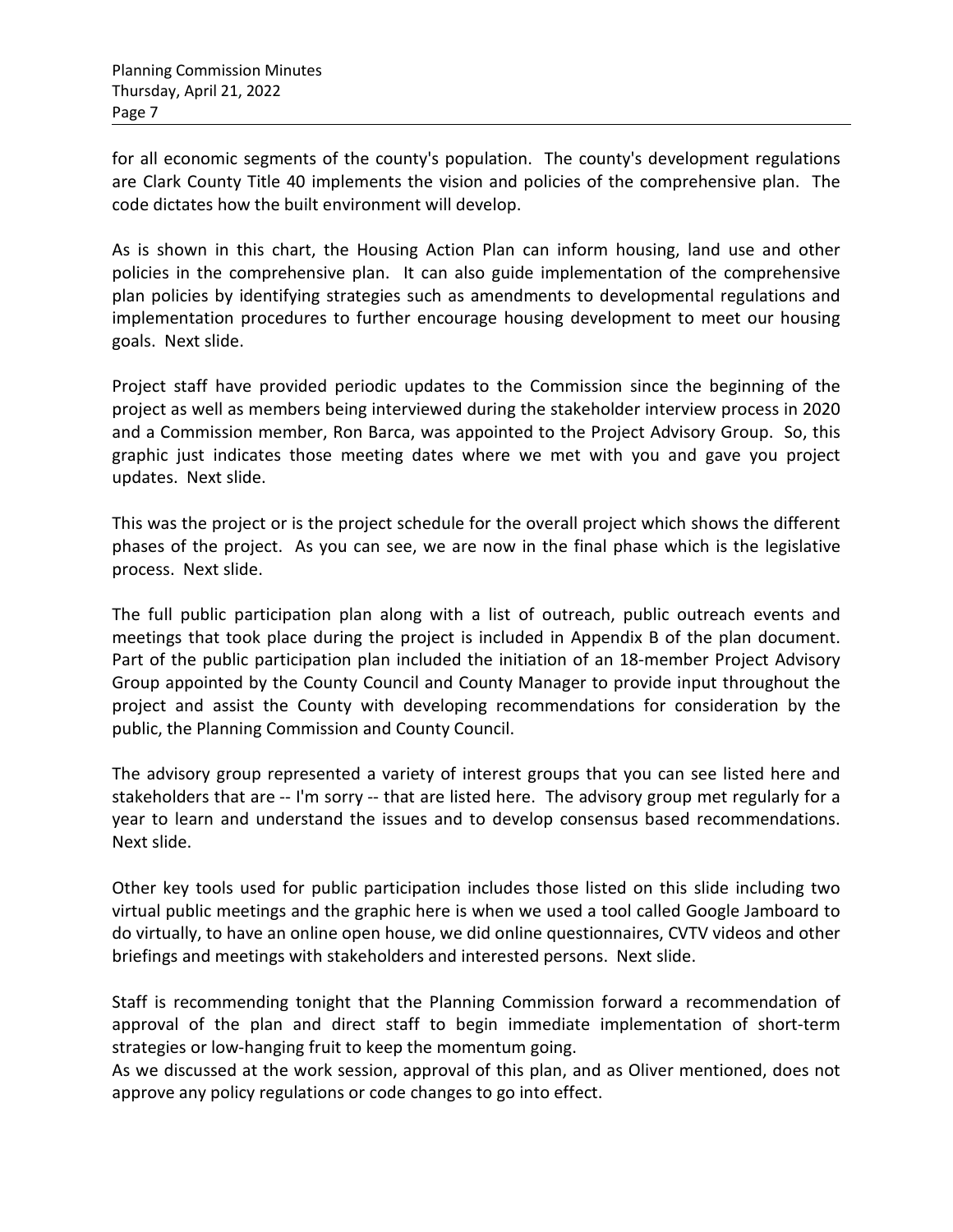The plan includes a list of recommended strategies that are still at a conceptual level. They include a wide variety of ideas that could encourage the development of more housing types in the unincorporated Vancouver urban growth area. Whichever strategies are selected for implementation, additional analysis and feedback with interested parties will be required to figure out how best to implement the change.

And for those strategies that are code or a land use change, the proposed change would go through a Type IV process, public process, with public participation followed by hearings by the Planning Commission and County Council.

We also discussed at the work session Planning Commissioners providing input on the plan and its strategies as part of your discussion which we welcome and will be helpful for staff and Council. For example, you may have interest generally in a strategy but you might have some concerns or different ideas regarding how it's implemented. Providing that feedback to staff and to the Council can help begin our implementation work.

We won't be able to implement all the strategies at once, but as is proposed for a monitoring program, we can incorporate check-ins of the plan as part of our annual work program discussion with Council to continue the momentum of implementation.

And I'm going to go ahead and turn it over to Steve and he's going to go over some of the short-term strategies this evening.

FAUST: Good evening, Chair Johnson, and Commissioners. My name is Steve Faust with 3J Consulting. With me this evening is Elizabeth Decker from JET Planning and I also want to mention that ECONorthwest was another member of our consulting team. In just a minute Elizabeth is going to take you through the short-term strategies, but first I want to give a little background information on how those strategies were developed.

The consultant team took on a number of research projects and outreach activities in order to gather information for the Project Advisory Group to deliberate when they went through the process to develop the different strategies.

We conducted a series of stakeholder interviews to help understand development trends, barriers, and opportunities. We conducted, we collected and analyzed housing data to understand trends and housing production and demographics. We did an audit of land use policies, zoning, and regulations to understand the existing regulatory landscape. We conducted a legislative review to summarize recent Washington State housing legislation. And we prepared case studies from other communities in Washington to gather inspiration learned from mistakes and discover which initiatives might be utilized in Clark County. Whoops. I'm going to briefly go through some of the key findings from that work.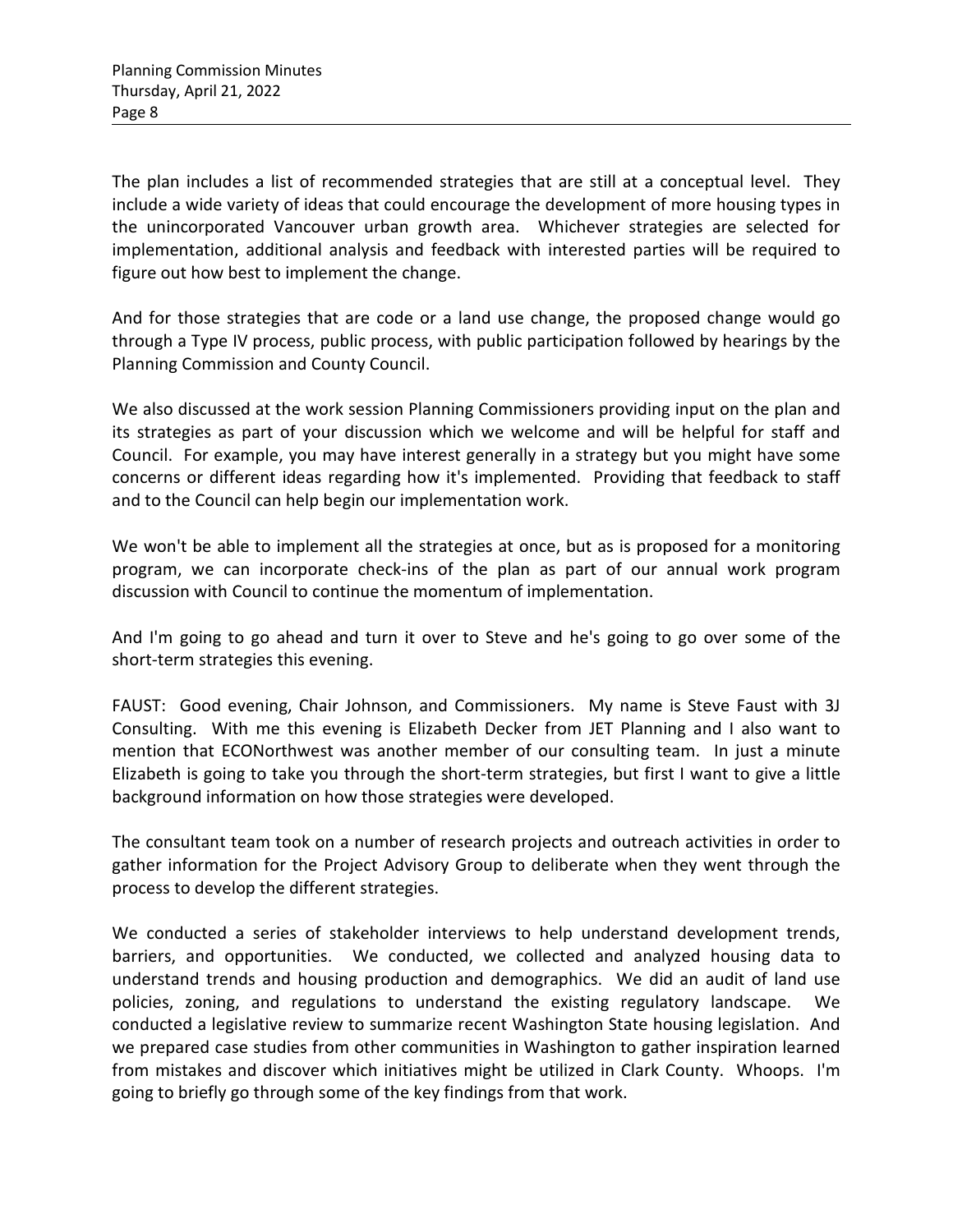So, first of all, housing is getting increasingly expensive in the Vancouver UGA. You can see that wage growth has been outpaced by increases in rents and home sale prices. Single-family, owner-occupied dwellings are the predominant housing type in the county, but do not necessarily reflect the entirety of local needs.

So, these charts show that nearly 60 percent of households are one to two-person households, but 70 percent of the housing stock are three and four-bedroom units. Impact and development fees in the county are high and not necessarily scaled to support the development of housing types with smaller footprint.

There is a relatively small supply of land for medium and high density housing in the county and that limits the variety of housing options that get built. You can see that both for residentially zoned land low density is the predominant zone and for residential buildable land 84 percent of that land is urban low density.

The aging of baby boomers and household formation of millennials will drive demand for renter and owner-occupied housing of all sizes. So most single-family units that are for sale in the study area cost \$400,000 or more which is unaffordable to many potential home buyers.

Households have lower -- households at the lower and middle part of the income spectrum often have no choice but to pay increasingly higher rent because homeownership is out of reach. So, you can see that the need in Clark County is approximately 13,300 units over the next 15 years.

This chart on the right shows that about half of those units will be for households making 120 percent or more of the area median income, but we know that the market will take care of those households. That is not necessarily the case for households in the 80 to 120 percent of the area median income and most certainly not for those at less than 80 percent of the area median income.

So based on these key findings, the Project Advisory Group developed these five objectives that were proposed and approved by the Project Advisory Group.

First, to encourage housing development that meets the needs of middle-income households who are not being served in the current housing market. Second, to develop strategies to support the development of housing that is affordable to low, very low and extremely low-income households.

Third, to encourage diversity in housing types and tenure, so both rental and homeownership, including expanding middle housing options and increasing multi-family feasibility. Four, to encourage the creation of a broad range of housing sizes that match the needs of all types of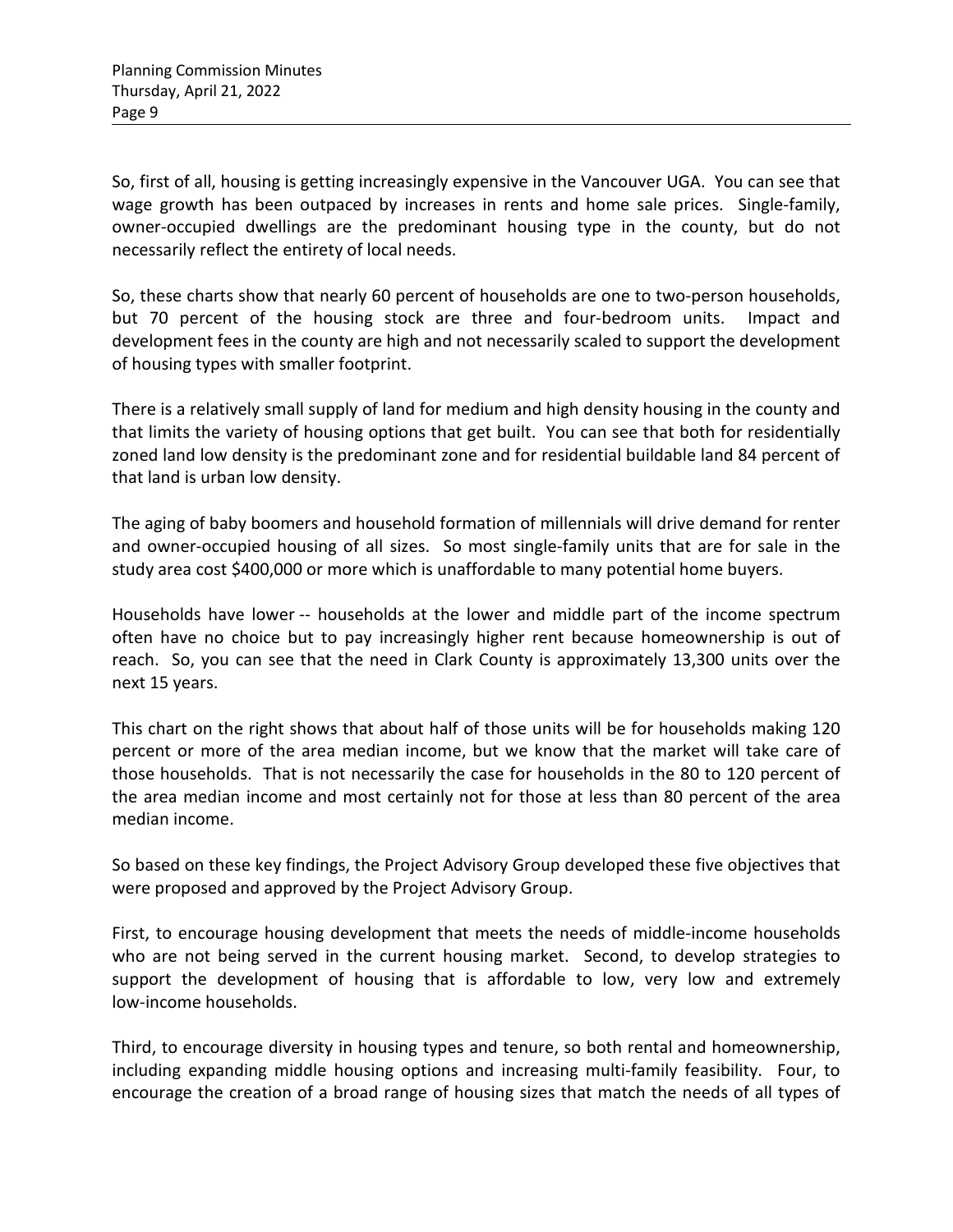households with the focus on one to two-person households not currently being served in the housing market.

And finally, Number five, to guide development of diverse housing option to areas with access to transportation corridors and transit, commercial services, schools, and parks and conversely to support the development of those amenities in areas where more housing is added. All right.

Now we will move into the Housing Action Plan Recommendations. So, the strategies that were developed, and there's I believe 50 strategies, were placed into four categories based on their intended outcomes. There are housing options, which are regulatory strategies that expand housing development options and enhance residential development feasibility of existing housing options. Most of the short-term strategies you'll hear about tonight fall into this category.

The second is affordable housing. Increasing the feasibility of subsidized affordable housing for low, very low and extremely low-income households. Programs and partnerships are strategies relating to the administration of county programs like development permitting or where the county's role is to support and/or collaborate with partners to develop solutions to community concerns.

And finally, advocacy. These strategies advocate per State legislative changes to allow new strategies and tools that aren't currently available to the county. So, for each of these strategies we identified, we evaluated them for several different factors.

One is proposed timeline. Short-term strategies are less than one year to implement and they build on and extend existing policies. Medium-term strategies look at one to two-year time frame and include policies that require further study or refinement. And then long-term, two plus years that require significant study are beholden to a set timeline or should not be implemented until other short or medium-term strategies are implemented and evaluated.

And, again, we are going to be presenting the short-term strategies this evening, but we're happy to answer questions or discuss medium and long-term strategies as well.

The other factors that we used to evaluate the various strategies are cost, a relative comparison of cost. Staff time and funding resources to the level of effort needed to implement. The household income target whether it's low income at less than 80 percent of AMI or medium income at greater than 80 percent AMI. And then the type of action needed whether administrative work or legislative action.

And with that, I'll hand it over to Elizabeth Decker to walk you through the short-term strategies.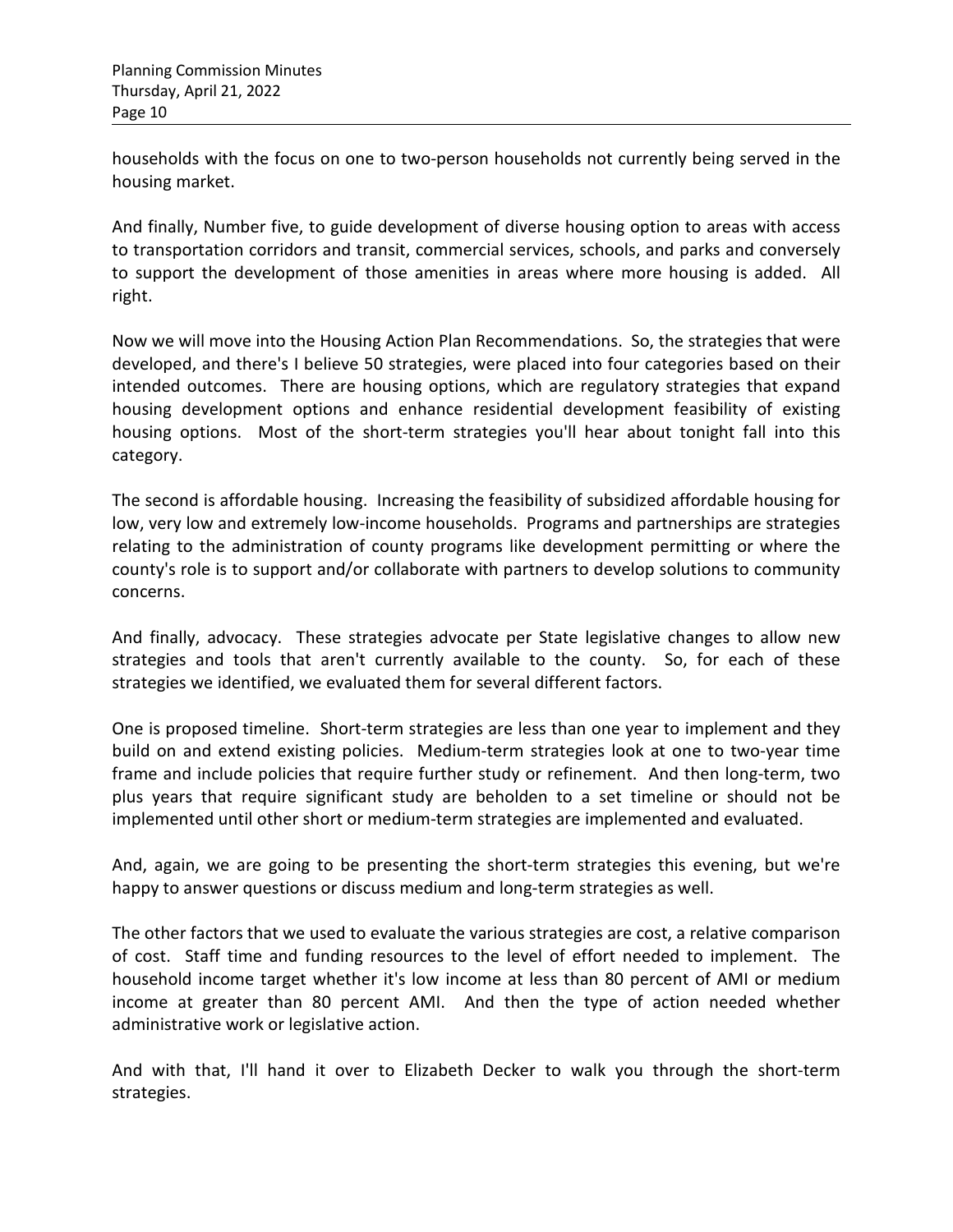DECKER: Yeah, thank you, Steve. Good evening, Chair Johnson, Planning Commission, members of staff and public for joining us tonight. I'm Elizabeth Decker with JET Planning, part of the consultant team to talk about the short-term strategies which incidentally as we get into, you'll see are really focused on changes to the development code which is my area of expertise.

So generally these are going to be pieces of the development code that the County directly controls and can take action on, and even within the code the short-term strategies are generally focused on modifications to portions of the existing code as well as meeting some new State regulations and we really saw that through our PAG work as being some of the low-hanging fruit that we did accomplish in this first year as part of immediate implementation of this plan based upon your recommendation and ultimately the County Council's direction, so... Next please.

So, the first piece really deals with addressing the existing zones that are already all of the residential zones in the low and medium-density zones and looking at ways to use that land more efficiently by reducing minimum lot sizes across the board with corresponding changes to density to line up with those lot sizes.

And so, this charge is really focused on existing housing types already permitted in the code, so that's single-family detached, townhouses and duplexes looking at ways to bring the lot sizes down. And in particular for duplexes setting those lot sizes the same as single-family detached so that there's more flexibility of what any one individual lot can be developed as. Next, please.

The next strategy brings us over to the high-density zones, and for a short-term strategy there are no increases to the maximum density proposed. We did not find through our analysis that that was a significant barrier to development under current development conditions, but that there could be an opportunity to get greater efficiency from that very limited supply of high density zoned land by making these relatively modest increases to the minimum density in those zones so that that better supports multi-family residential as well as bringing down the size of average dwelling units rather than encouraging townhouses and single-family detached in those zones. Next, please.

Now the next major strategy, if you'll recall one of the overarching goals, was to expand middle housing types and so HO-4 here really takes that and identifies a number of steps that could be done within the code to better support a range of middle housing including duplexes, triplexes, quadplexes, townhouses, and then as to any of those plexes both new construction as well as conversion of existing homes into multiple units.

And so, there's opportunity here to support middle housing through a range of dimensional and density changes, that includes changes to the lot sizes so that they can work in both the R1 or the low -- excuse me -- the low-density zones and the R zones are the medium-density zones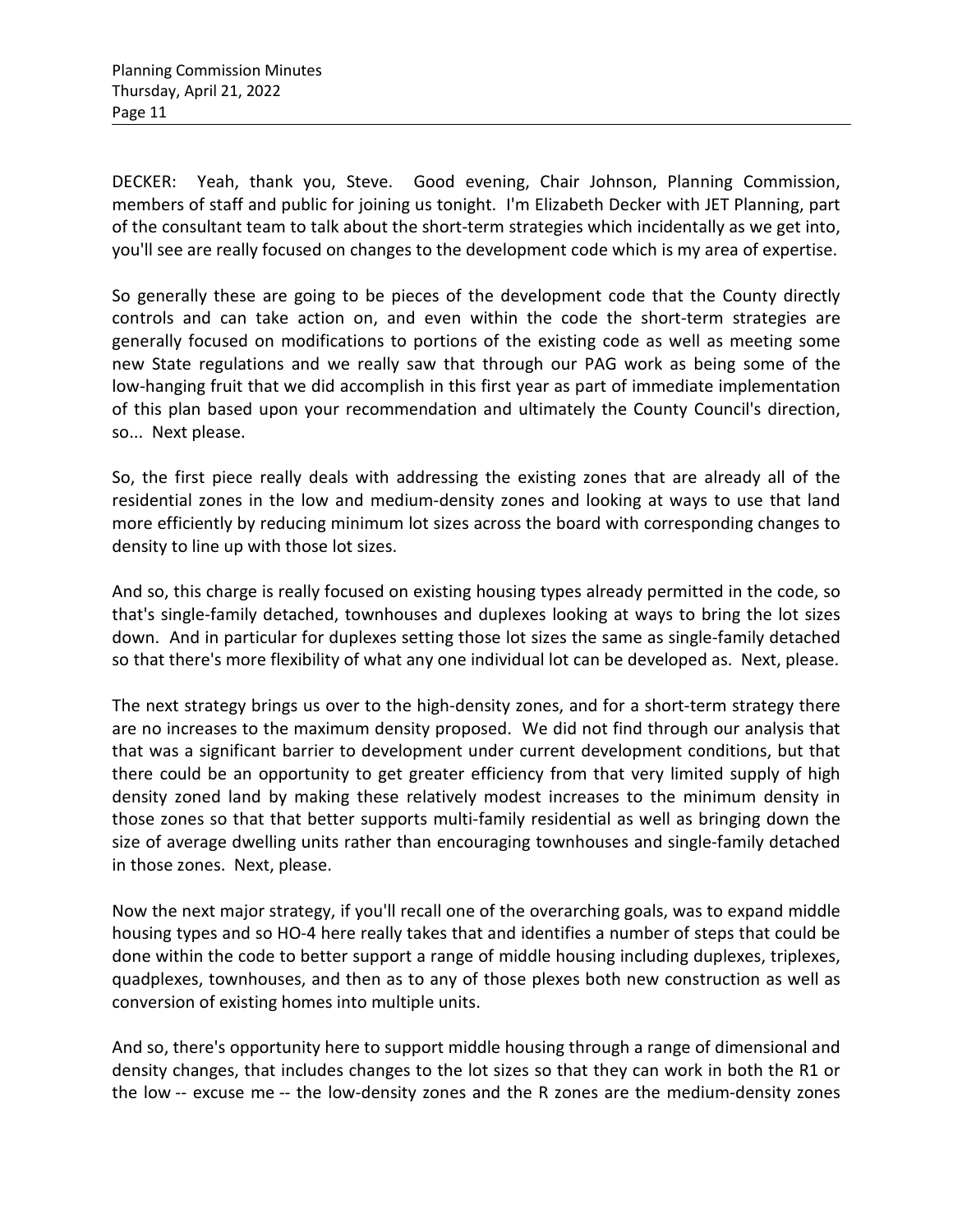here. So, bringing additional -- yes, thanks -- just bringing additional middle housing types into particularly the low density zone.

And then HO-5 is really a key companion piece to HO-4 about middle housing. So, in order to make middle housing feasible on some of these lot, smaller lot sizes, a key is to get the parking requirements right so that they are scaled for the level of development and do not, that the parking requirements don't overwhelm the lots such that housing crowds, such that parking crowds out housing opportunities.

And so right now in the code there are not specific parking standards that are tailored for duplexes, triplexes and quadplexes and so the recommendation is to introduce specific parking standards for those housing types, those middle housing types, that get at a balance. We're looking to start the conversation but not end with one space per unit as a way to add more flexibility on-site.

And I'll also just note that throughout all these strategies, some of the specifics that we're listing here, for example, like starting with one parking space per unit for consideration, these are all advisory, they inform our discussion, they reflect some details that came up in the PAG discussion, but by approving the plan you would not be approving any of these individual details, it would simply be the basis of where we would start and where the County would start with future code amendments that would later come back for a full legislative review and could be further modified, but the details are just there to help us capture the detail of conversation that we had and start the implementation conversation. So next, please.

Another companion strategy, this is about parking specifically for townhouses looking at some ways to make a modest change there and adjust some of the driveway spacing and access requirements to make it more feasible to develop townhouses. Next.

Next piece has to do with outside of middle housing. Here we're looking at multi-family parking in particular and the part of recent State legislation is for the county to look at introducing new parking ratios that are tied to bedrooms of one per bedroom.

So, if it's a one bedroom, the maximum the county can require is one space for that apartment; two bedrooms, two spaces; for studios it's .75 spaces, and these new ratios apply only to sites that have access to high-quality transit which is defined in the legislation and mostly applies, Jacqui, maybe can you help me out. I know we have a map of this at one point.

KAMP: Yeah, I think it's probably Highway 99.

DECKER: I think so too. Okay. So that's mostly where the -- within a quarter mile of there is where these changed multi-family parking ratios would apply. And, again, this is we're looking at the low-hanging fruit in these short-term strategies to implement the State mandate.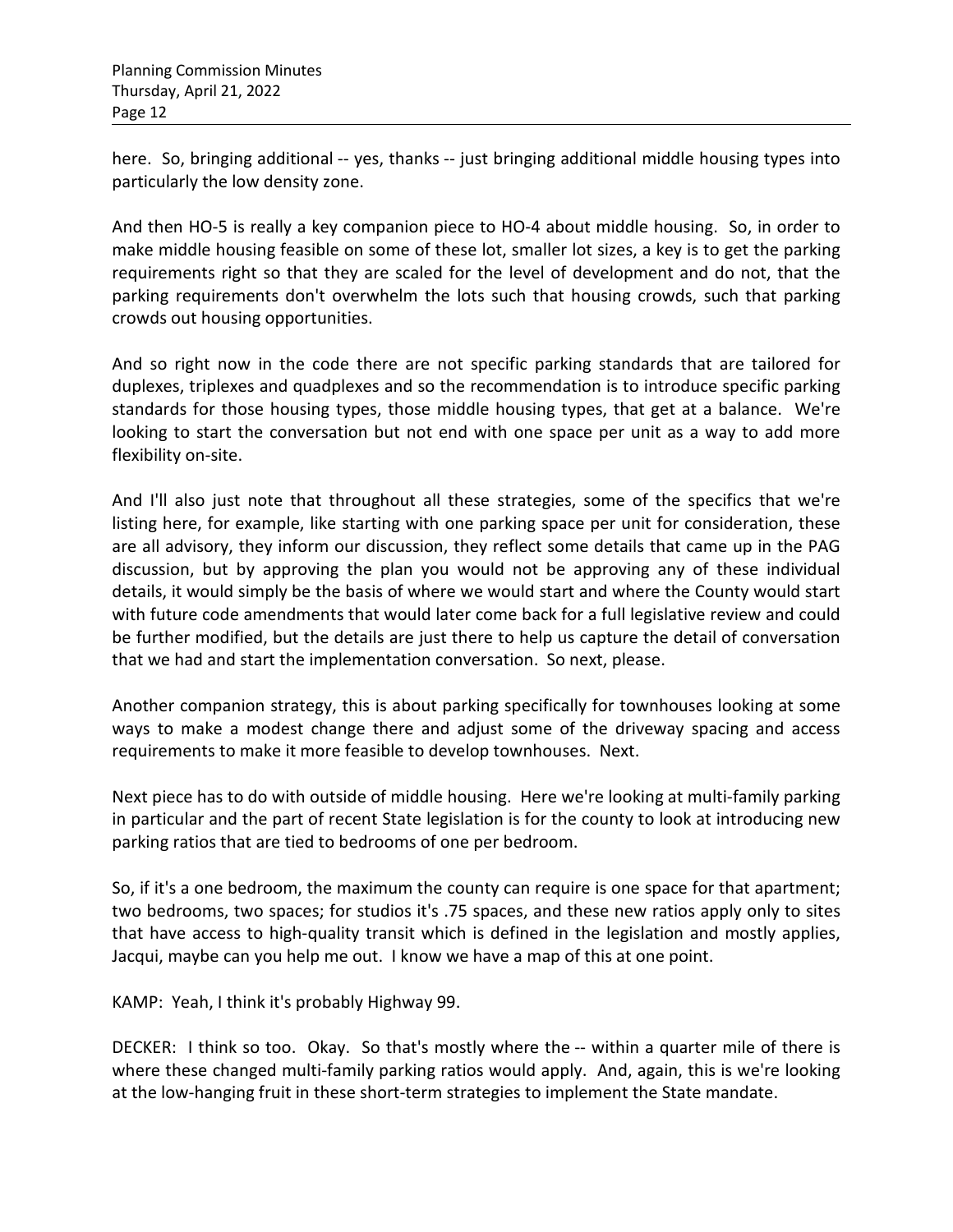And you'll also see when you read through the plan there's a medium long-term strategy to take a much more comprehensive look at multi-family parking, but again pulled out for short-term this is where we'd start or where the recommendation is. Next, please.

As Jacqui mentioned in her introduction, the County has taken significant steps both to introduce cottage housing and to already make some revisions to those ordinances. And through the work of the PAG and some of our stakeholder interviews, we identified another round of minor revisions to the cottage housing standards that various members of the public and the stakeholders felt could improve feasibility, the clusters, these cluster developments have the smaller-scale units to preserve the sense of the coherent site design, provide a mix of amenities that make them a little more feasible.

So, part of that is to, and again these are just places to start, issues that came up in the discussion that will be further vetted as part of any code development in the future based on direction we receive, but looking at higher densities, a variety of attached and detached units in this clustered format. Looking at reducing the quantity of both the common open space as well as the private open space for each unit.

Looking at some more flexibility in how parking areas are laid out both shared and individual, bringing those parking requirements in line with that one space per unit we talked about with some other middle housing types and looking to move away from discretionary architectural standards that can be interpreted differently and can cause some hiccups and using more objective language. Next, please. Okay.

And then back to multi-family. This next strategy talks about the open space and recreation requirements. And so, through some modeling that we did with this project and part of the code audit past the density of about 30 units per acre in the current code, the site demands for housing, for parking and for open space start to come into conflict.

It can make it really difficult to actually achieve the allowed maximum densities in the highest of the high density zone where we're looking to get that greater efficiency for multi-family projects. And so, we saw an opportunity in the highest density zones for some of this highest density development that's over 30 units per acre to add some flexibility, a slight change to ratio of open space and recreation area so that there's a way to capture the full zoned density potential of those lots.

There still remains a focus on quality and accessibility of open spaces, that will absolutely continue to be required for these larger and higher density projects, but they just don't continue to increase in size past a certain point. Next, please.

And then HO-11 is in my mind a pair with the cottages in the sense that the County has really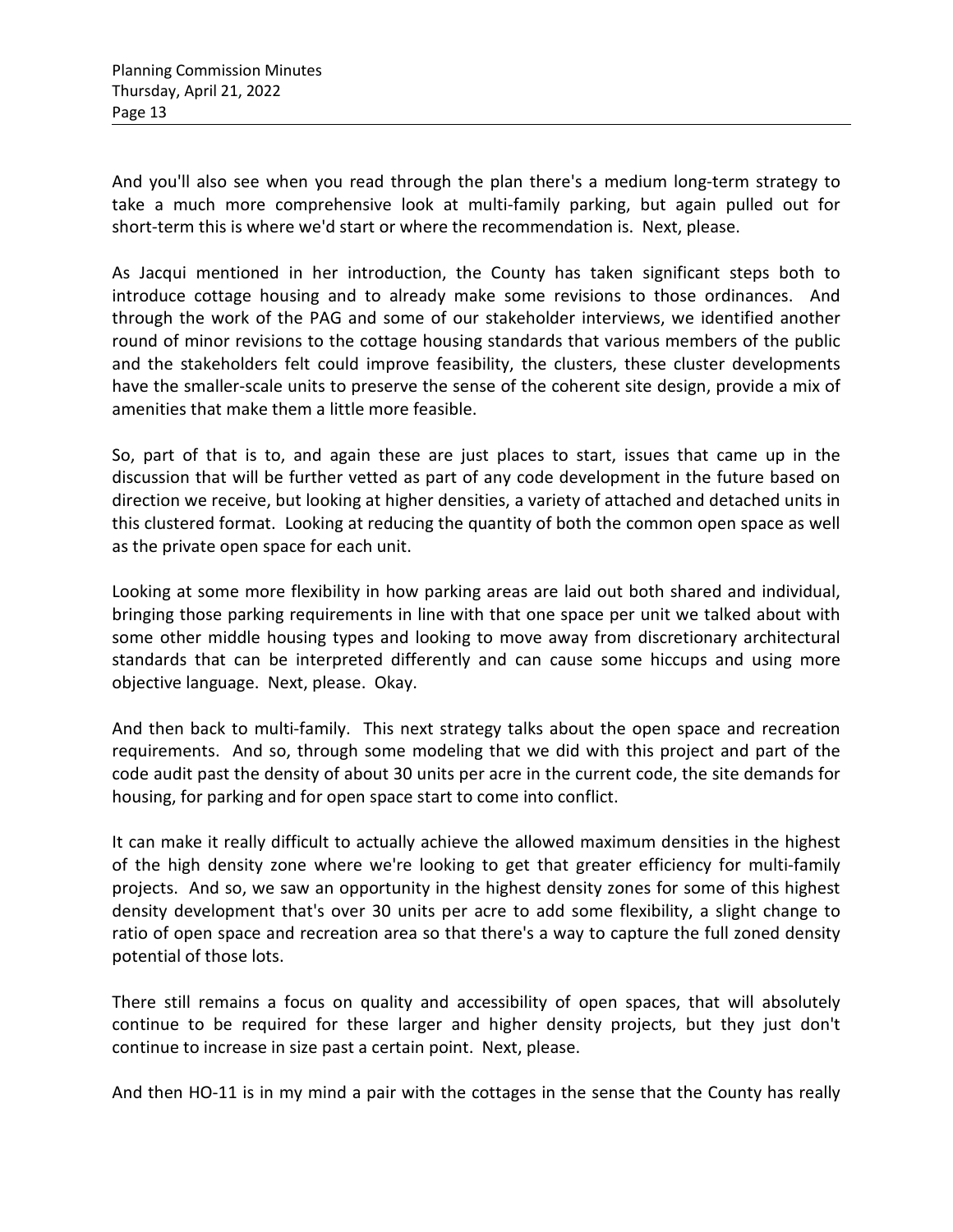led the way through initiating and multiple rounds of revisions to the ADU code and also, I read a lot of ADU codes, at least over 30 or 40 to date. So, it was difficult to find additional recommendations for you because a lot of it is already so strong, but we did see some small tweaks that could help support even, even greater ADU development across the county.

First is looking at are there ways to remove parking or make any parking reductions more targeted using that same framework of access to high capacity transit that is going to guide some of the revisions to the multi-family parking we discussed, that could be having that access to transit and/or access to on-street parking, could be site-specific features that could lead to reducing the parking required or even eliminating it for ADUs.

Some slight changes to the size of ADUs similar to the cottages taking out some discretionary language about architectural compatibility focusing on more objective standards that are easier to interpret and apply. A little bit more flexibility on where a detached ADU can be placed on the development. Looking at potential for allowing two ADUs on the property, you know, if one's good, two's even better particularly as we look at these other middle housing types like duplexes, triplexes, quadplexes that could have more than two units on a property, why not extend that same number of units for parity by allowing the two ADUs, so that's one piece to look at.

And then also a recommended change from I believe County staff but that was vetted by the PAG also was to use these really strong ADU recommendations or real ADU code standards and use those standards in the mixed use zone rather than right now there's an alternative set of standards that we heard weren't working quite as well, so that came out in our code audit. Next, please.

This is a little bit more of a shall we say a housekeeping change to some of the definitions that are in households and housekeeping units and family also comes from the State, so pretty low-hanging fruit. It's just about removing some of the numbers of how many unrelated persons can meet the definition of the household so because that can have discriminatory effects under fair housing laws and so this is a change in Washington. There's also been a very similar change done in Oregon, so this just keeps Washington and the county abreast of the best fair housing practices. Next, please.

This is another strategy. So, as I talked about most of our short-term strategies are looking at how can we use the existing code and provisions and further strengthen provisions of the code that already exist.

As a companion strategy, we also heard that, you know, if you go back to those pie charts and you think of how much land is available at the urban low, urban low designation for buildable land, it's only about 84 percent, or it's 84 percent that's urban low which means that only 16 percent combined is available for medium and high-density zones, so we heard that there was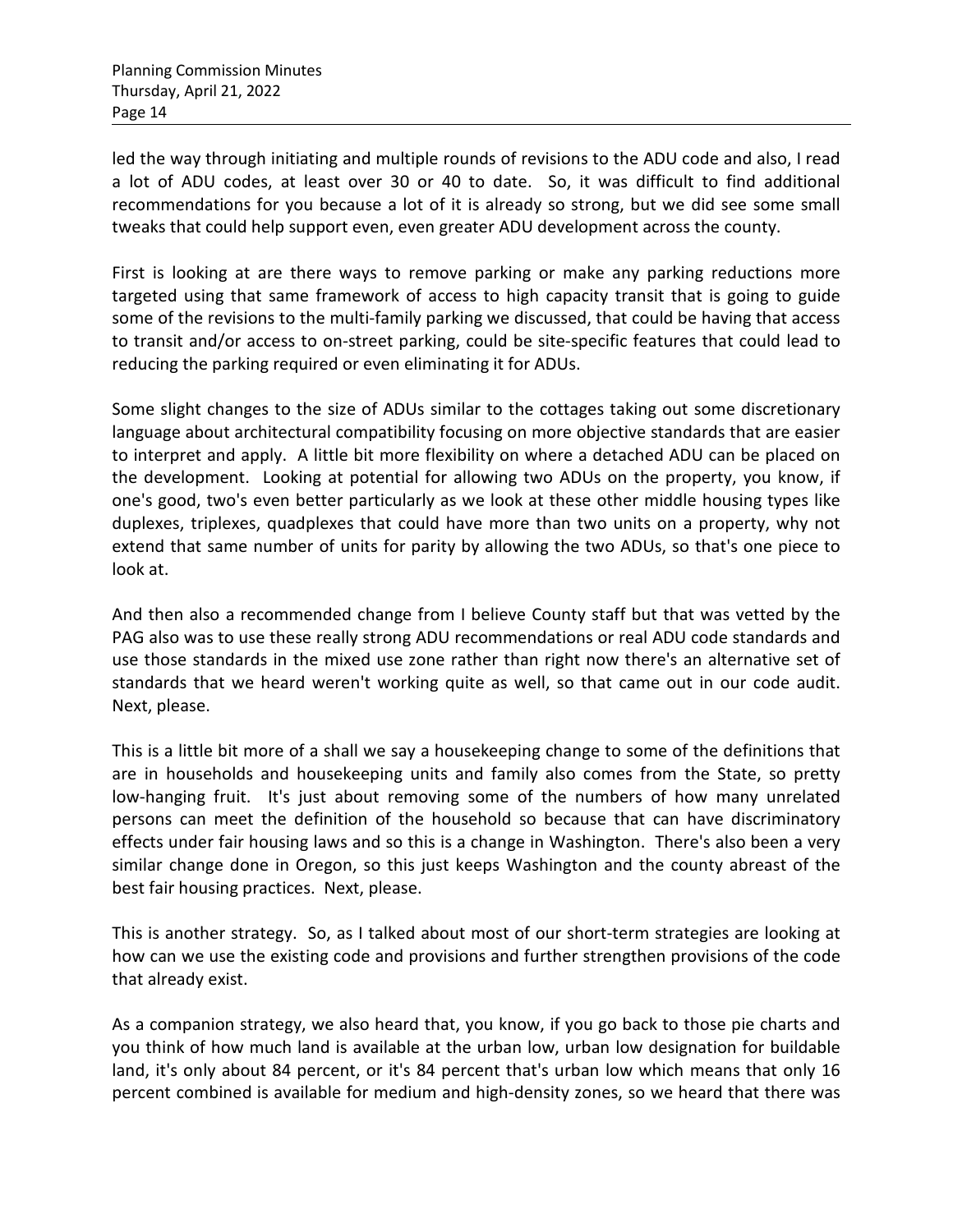just a real shortage of that land.

So, while we're trying in the short-term strategies to do as much with the zones on the map today, we also heard very strongly from our PAG that it was important to as a medium-term strategy to begin looking at where and how to up zone existing county land, and then as a long-term strategy to look at how to apply even, how to apply higher density zoning for new land as it is brought into the urban growth area. And that latter one is by necessity a longer term strategy because it will be ongoing as the urban growth area urbanizes.

And the first part about up zoning we felt needed to be a medium-term strategy just given that we're looking to do some of this first round within a year and we thought that the consideration of up zoning, developing some criteria, identifying it, and analyzing it would be more appropriate for the medium-term.

FAUST: Elizabeth, this is Steve, sorry to interrupt. I included this because in our previous presentation this was listed as a long-term strategy and a PAG member rightfully pointed out that the PAG had agreed to move at least a portion of this, as Elizabeth described, to medium-term, so I apologize, but this is the one that is not a short-term strategy. On to the next.

DECKER: Yes. Excellent. Next. Thanks. And so that really wraps up the package of the code strategies that are designed to expand housing options through the very short-term code updates. And then moving into the affordable housing category. We identified a number of strategies that are code related but are targeted at affordable housing projects.

So, the first of those is to expand options for affordable residential uses, ones that, you know, qualify for state tax credits that meet the definition of regulated affordable housing, you know, so a narrow focus of specific projects with strong programmatic backing to look at from allowing those outright in commercial zones without a requirement for ground floor commercial.

Getting that mix can be really difficult for affordable multi-family providers whose expertise is in building housing, not in building commercial spaces can make it difficult to qualify for some tax programs, and so this is a recommendation that we're also paralleling with strategies in place in the City of Vancouver.

I just heard that this can give affordable multi-family providers an additional competitive edge to bid for some of those vacant commercial sites that can be developed for these multi-family regulated projects. Next, please.

And then this other piece in the code is that can support affordable housing is taking another look at the code and making any necessary revisions so that it more clearly permits the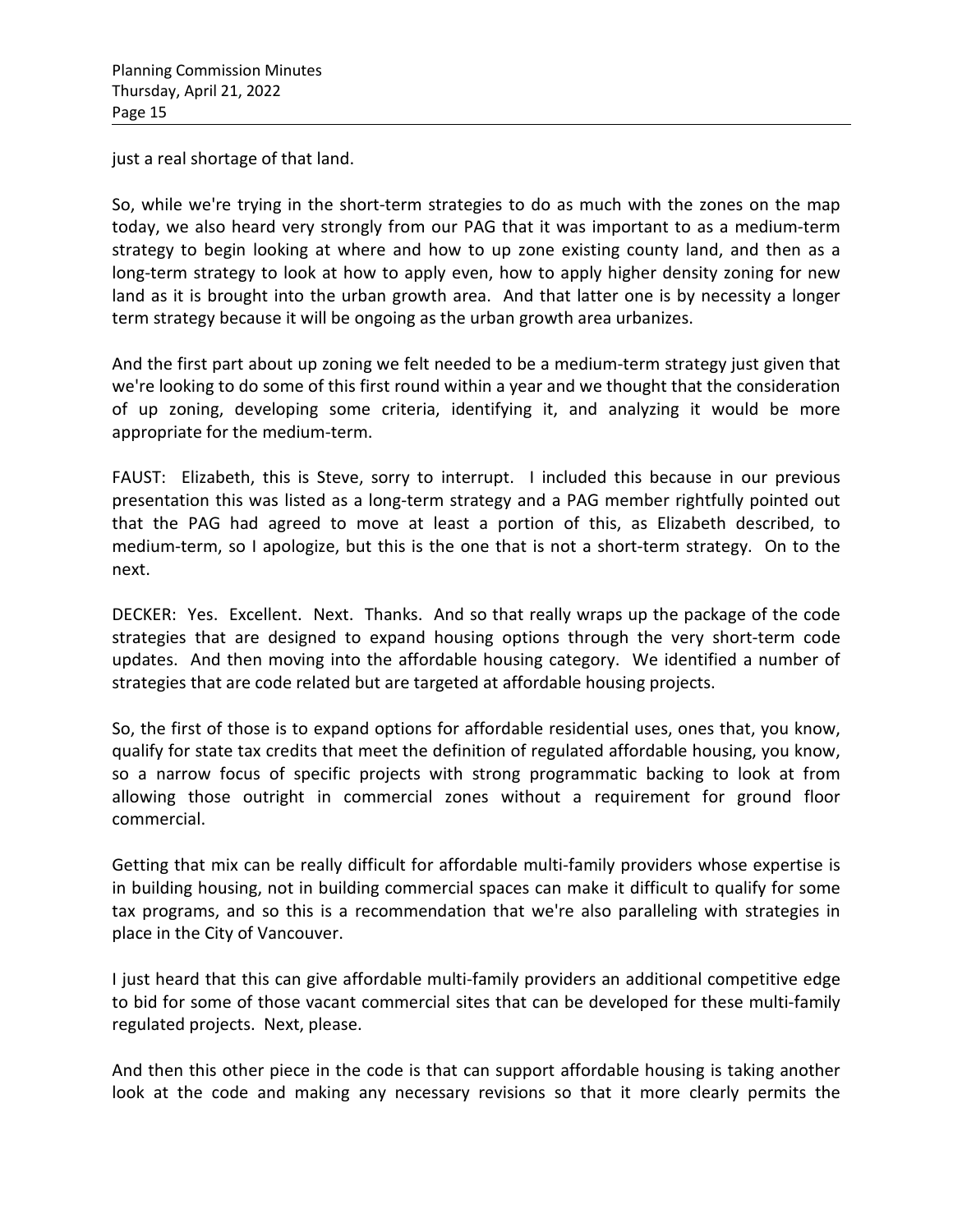conversion of existing motels and hotels that are generally in commercial zones into temporary or permanent affordable housing.

And that's an emerging model that we've seen nationwide and in the county of another way that affordable housing providers are helping meet the needs of lower income households. So, we want to make sure that there are no barriers in the code. And we don't believe that they're significant because hotels and motels are already permitted in these zones, but we just want to add some clarifications. So next, please.

And then moving into programs and partnerships. Again, since we're looking at the short-term we wanted to focus on the things that could be done most immediately and so one of those was turning to the issue of mobile and manufactured home parks and to begin with starting a resource page on the County web page to provide some links to different state programs around park preservation, relocation assistance if parks can change.

You'll see when you review the full plan that there are further medium and long-term strategies to better understand the inventory, the existing parks and understand how they contribute to affordable housing opportunities in the county and then look at ways to preserve and strengthen those parks, but this is the first step that we recommended as for short-term. Next, please.

Also, programs and partnerships looking at ways to support the state as well as some of our partner agencies that participated in the PAG to make sure that the county is monitoring as regulated affordable housing projects near their expiration dates.

A lot of these projects are built with tax credits that require affordability to be guaranteed for a certain term whether that's 20 or 30 or 60 years depends on the project, but as those projects near that expiration date, it's important to monitor those to understand if those projects are leaving the affordability portfolio or if there are ways to continue to support the tenants either in continued affordability or additional resources. Next, please.

I think that, yeah, I think that gets us through it. So, thank you. We'll be available to answer any questions about those and I'll turn it back over to Steve now. Thanks.

FAUST: Thank you, Elizabeth. Just a few more slides here. To echo what Jacqui said earlier. So, if these go forward to Council and Council approves, County staff will begin the work to implement these short-term strategies that we presented this evening.

The proposed monitoring program will provide a system for measuring the effectiveness of strategies in achieving the objectives that I presented to you earlier.

Staff will report to Council annually on the progress of implementing the strategies and Council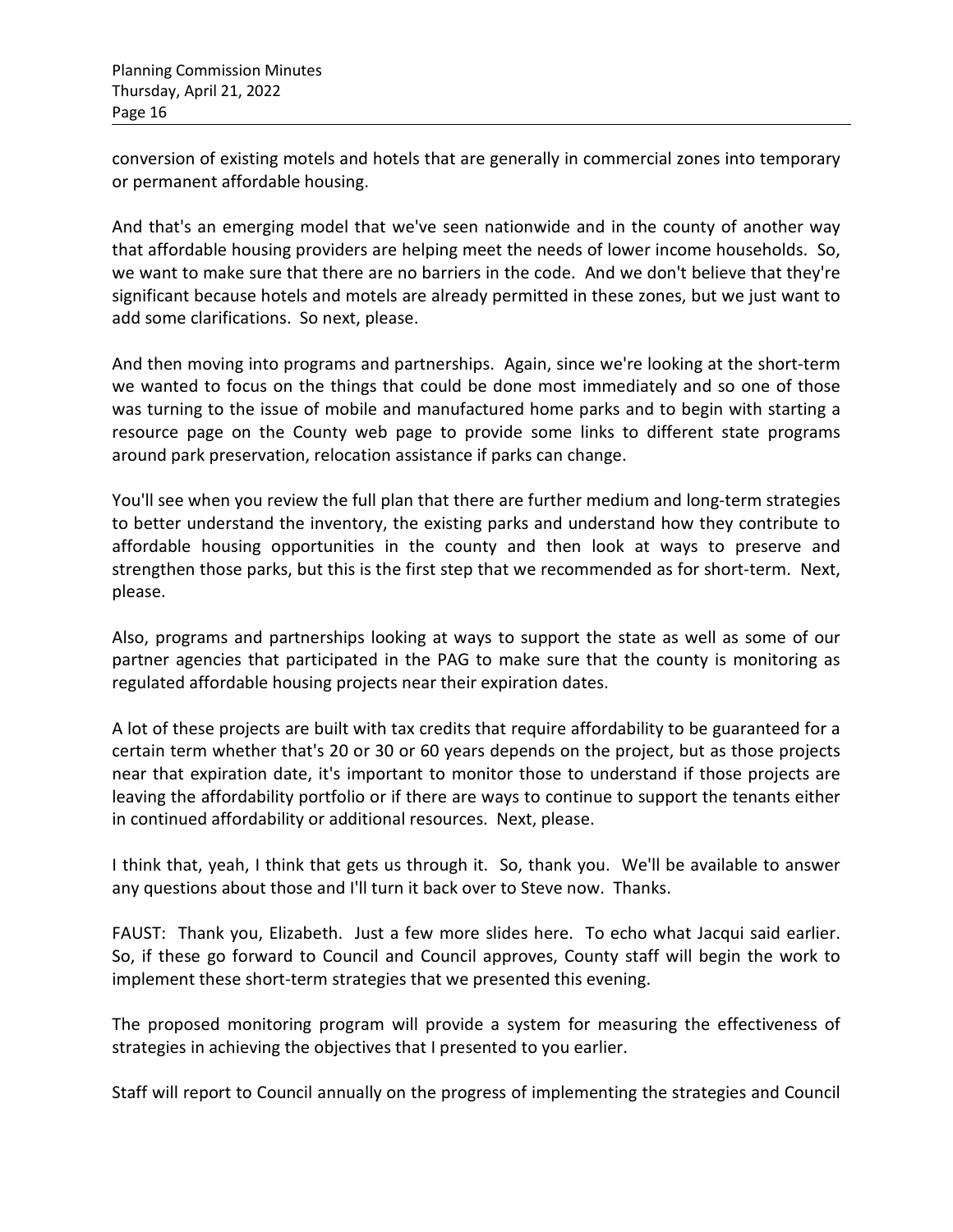may elect to proceed with the implementation of medium and/or long-term strategies at that time.

So, again, the proposed action, staff recommends the Planning Commission forward a recommendation of approval of the Housing Option Study and Action Plan including directing staff to immediately begin implementation work of the short-term strategies.

Thank you very much. And I'll hand it back to Jacqui if there's anything else to add and we're happy to answer questions. Jacqui, please let me know if I should continue to share my screen or stop.

KAMP: I do, just wanted to say, like as I think Steve mentioned, so at the work session we went through all of the strategies, right, and we so and it took a couple of hours to do that and we heard from you that, you know, it would be, it would be helpful to have the short-term kind of, you know, summarized somehow so that was easy to reflect to since that might be the immediate action perhaps that Council directs, so we did include those as part of the executive summary so you can see a direct list to that.

So, tonight's presentation just, we just highlighted the short-terms for sake of time and that we went through all of the medium and long-term on the 7th, but once we, as we concluded here with our staff presentation, we're happy to take questions on any of the strategies or any parts of the plan that you have questions about.

JOHNSON: So, with that said, does any of the Planning Commission have questions for staff? And we'll call, Bryant Enge, do you have any questions for staff?

ENGE: No, not at this time. I think the information in the housing action plan is substantial. I think we did talk about this last time that it appears to be a lot of strategies. I see this as a few strategies and a lot of tactics to get to get to the objectives that was outlined by the PAG. So, a lot of good information and I look forward to more discussion as we move through this.

The only comment I would put or have is that I think we need to be careful in terms of the density and the changes in density that it actually encourages affordable housing as opposed to, you know, unintended consequences in terms of increasing the cost of housing for folks per square foot.

So, you know, we just need to be careful about how that and after then would be to how do you incentivize folks in a way that it moves in the direction of making housing more affordable, and not just on the market rate side because the demand is there to continue to charge, we just need to be careful I think of unintended consequences. So somehow as staff deliberates and talks about this in the future that there is some type of connection between incentivizing affordable housing to these density tactics. That's it. Thank you.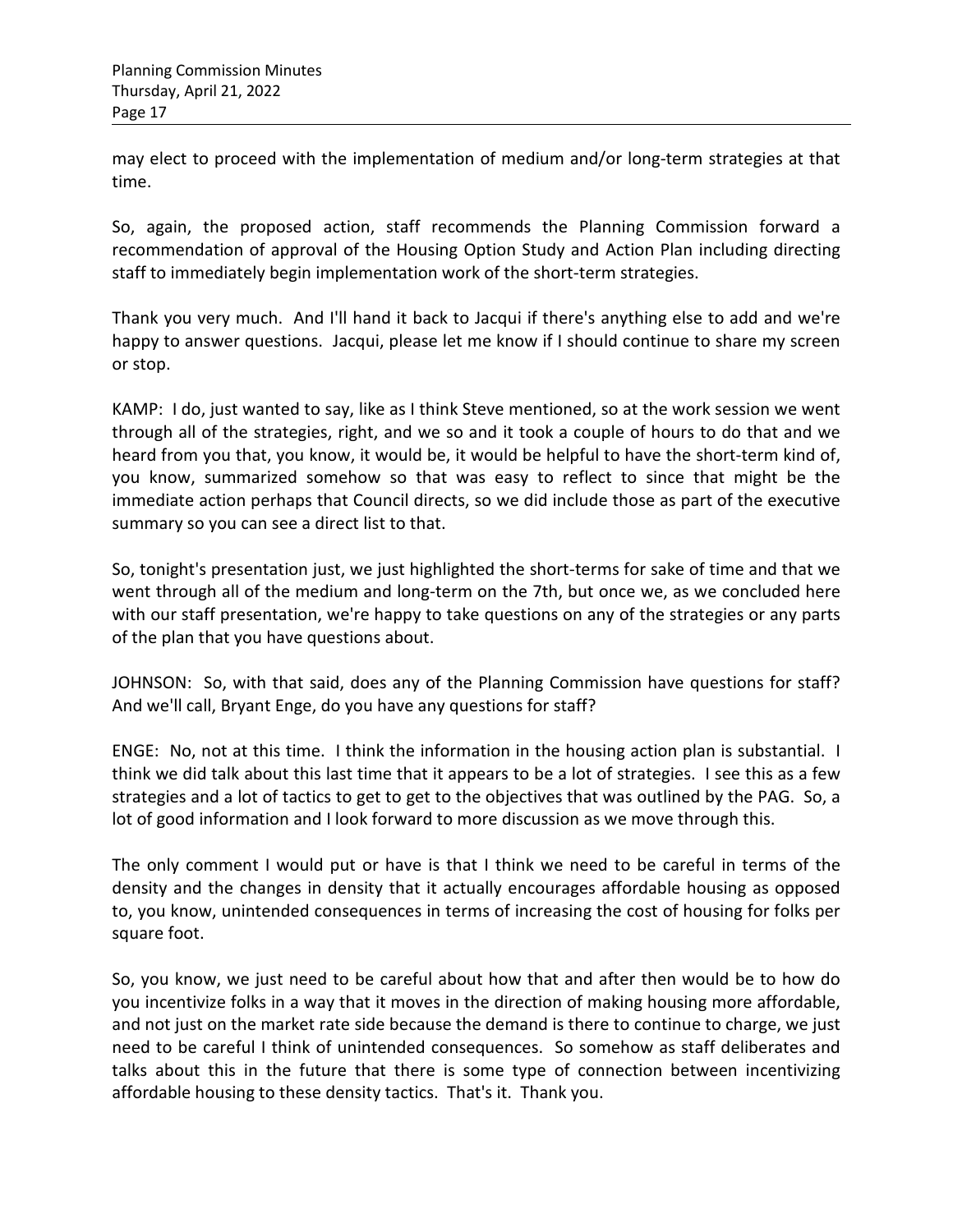JOHNSON: Thank you, Bryant. Bryan Halbert.

HALBERT: Yeah. I have a question on the housing inventory, that part of the study. I saw or I see that the prediction is that between now and 2035 we need 13,200 housing units. And right now, do you predict by 2035 that at the current rate that we're building that we will hit that 13,000 mark that we'll make up that or are you seeing a shortfall?

And in that shortfall will is the idea that these strategies as they're implemented will help make that or make up for that shortfall and maybe what percentage of that shortfall could be made up by these strategies?

KAMP: So, I'm looking at the graphic that we have on the page that shows that we're looking for that, you know, we're planning for the need of 13,281 and according to all the assumptions that we have currently that we have the capacity for that as that was what we're planning for.

There may be still a need for different type of housing that's affordable that we may not be having in the stock. I'm going to refer also to Oliver as our expert of kind of our planning and our modeling to see if he has any other comments for you for your question.

ORJIAKO: Thank you, Jacqui, you answered that very well. This is going to be an ongoing, and there's always also going to be, depending on timing, additional land added to UGB, so we're going to continue to make adjustment as we plan for the future, but I believe that the numbers shown in the study area there is some available land to accommodate that and it's going to take some time for all that to come online.

There may be other hiccups there because, a, there may be some of the land that we are saying is available now where the property owners may not want to sell right away for a variety of reasons, so we're going to be monitoring that and see how land develops over time.

HALBERT: So, Oliver, how many building permits for single-family residents or I guess even multi-family are we issuing a year or what's the average there?

ORJIAKO: I don't have that in front of me but we can get you that. We will have to ask for that information from our Community Development staff or check in with GIS staff through their assessor's database to give us an idea of looking at year built, how many units are being built both multi-family and single-family, but I can tell you by just preliminary evidence that the housing market is really hot and there are a couple of units that are in the pipeline but I cannot pinpoint and tell you it's X or Y, but we do have data on number of building permits or, you know, getting information on even a year built, but I think as you look around the county there's apartments and other subdivisions coming online.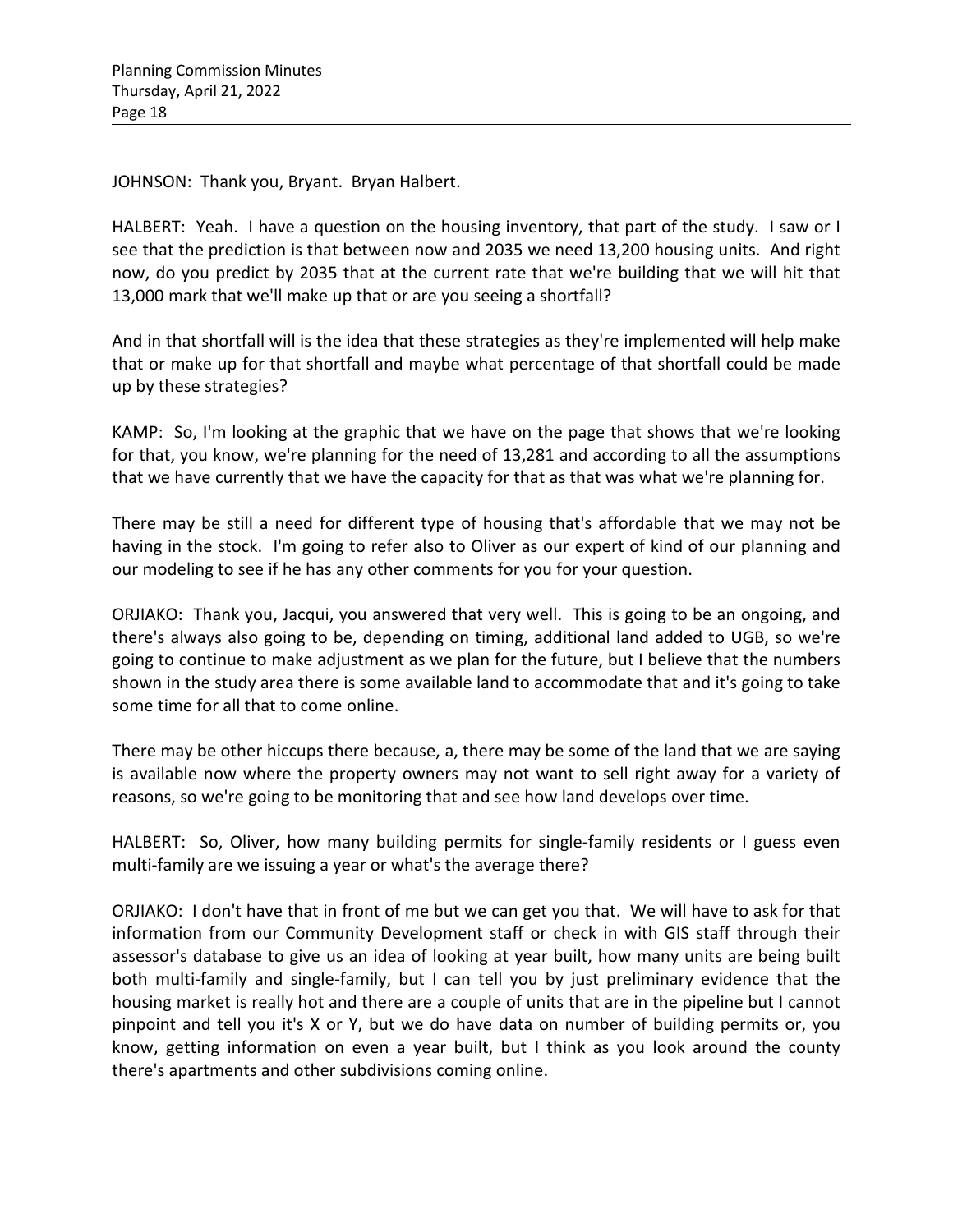KAMP: I just noticed, and I got a note from Jenna, that we do have on Page 16 of the plan that was summarizing that study that they noted that housing production has increased since 2010 averaging 930 units per year with a low of 164 units built in 2011 to a high of 2,106 units built in 2017, but I think that we're still not -- don't have enough to meet the demand, although we have capacity, so just encouraging, you know, more different types.

HALBERT: And we also know that the county seems to outpace the growth of what we've predicted for some time so it seems like we actually may need even more housing units than what we're showing if the county continues at the same pace it's going.

And I understand it's a pipeline and that we need to, the implementation of some of these ideas will help increase the availability of housing whether it's low, medium or, you know, higher end homes, single-family residence, but... Okay.

I guess I just want to understand if we were in a crisis of being extremely short of homes thereby driving up the cost of the home because there's more demand than we could even keep up with or are we at a place where we can permit and build enough homes for the, for Clark County and the demand that's here, and in some ways helping the market conditions because there's not as much competition?

KAMP: Yeah, I think what the study shows and what our planning has shown is there's enough land currently to meet that number of units that we need but that the development hasn't kept up with that. I think there's a lot of reasons during the recession that things kind of slowed down, but that the other piece of it of course is what we are building affordable for people of all variety of household incomes and do we have that variety of different types that people are looking for and able to afford.

HALBERT: We also understand that in that Vancouver urban growth area that we need infrastructure to support those homes and that's the other side of that coin there. We may have the land, but if there's no infrastructure to support homes where, whether it's affordable or not, you can't build.

KAMP: It would be difficult, yes.

HALBERT: Okay. Thanks.

ORJIAKO: Yes. I have nothing more to add. I agree with Jacqui that, you know, there are different types of, you know, housing types and what is coming on the market those that could not yet afford a single-family detached they may look to rent, but overall, there is still, it's an ordinary house, but in homeownership and in also in rental, so that's what we're really seeing, the demand is there.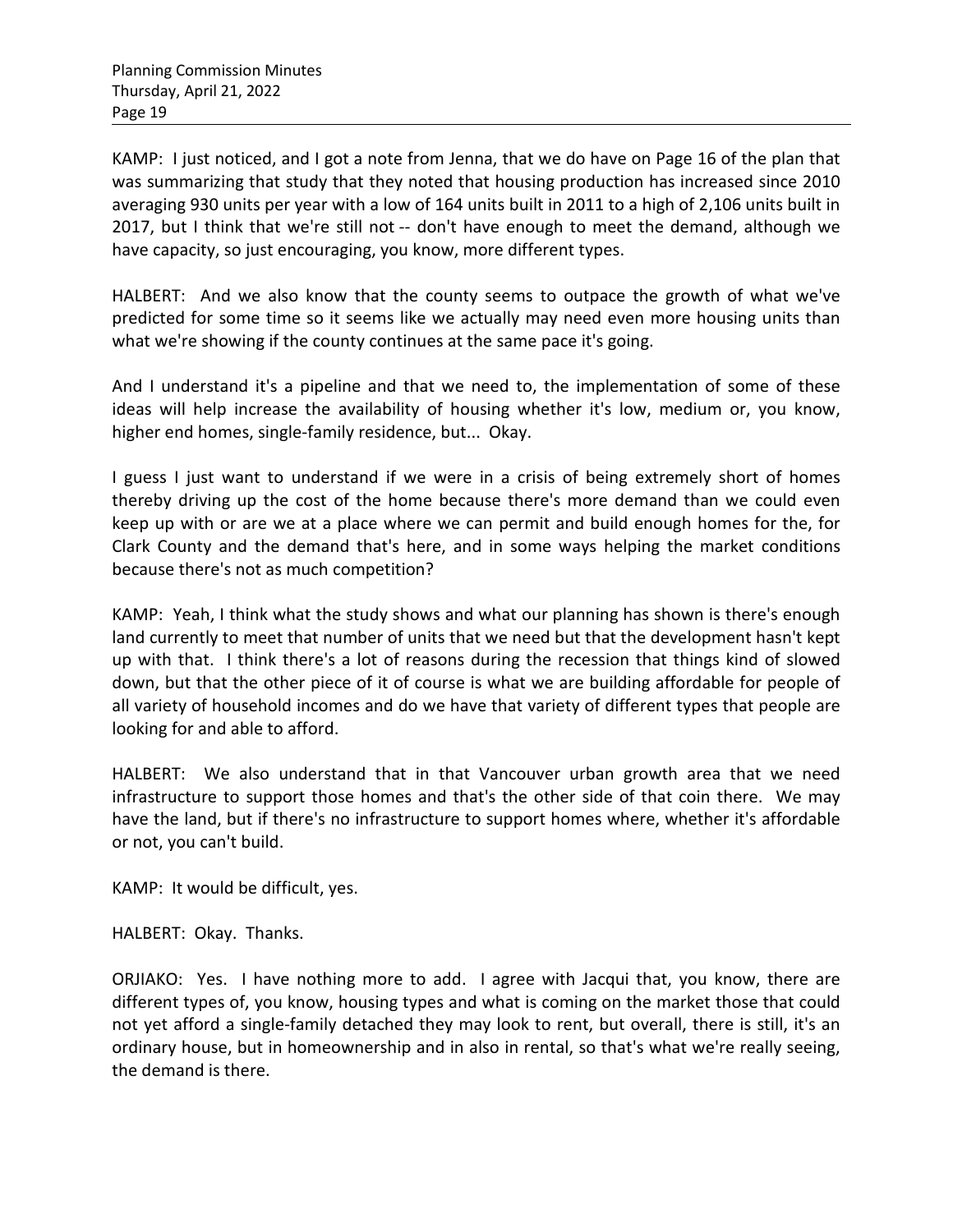You know, the inventory may be very very low and it may not be low because folks are not selling, it may just be low that the existing homes are not coming on the market as well to increase inventory. So, there are so many things that are happening in the marketplace, but, you know, land availability is one of those and how much it's costing per square footage to build, there are so many things that are happening, so I hope that answers your question.

HALBERT: It does. Thanks. I'm good, Karl. Thank you.

JOHNSON: Matt Swindell.

SWINDELL: Nothing at this time. No questions.

JOHNSON: Eldon.

WOGEN: Yeah. Is this on? Is it on now? How did you pick which strategies were to be short-term to work on? I mean, I see that there was one long-term, medium-term that was put in there.

KAMP: That there was kind of a specific reason for that. So that one HO-16 was designated when the advisory group was finalizing the recommendations, we had two categories, kind of two bigger categories, near-term and long-term and that one fell in at their last meeting, there was a suggestion to move it from the long-term to the near-term.

When we developed our implementation matrix for the decision-makers we wanted to really be able to call out and have a distinction with what we call the low-hanging fruit, the short-terms that are easily implemented because it's a code change or it's something that the County has direct control over versus something that might need some more study, an analysis to implement which we're going from medium or long.

That particular strategy has kind of a couple of different elements in it. It has it's talking about up zoning land which would definitely not be able to be done within a year, that's a pretty big planning effort, so we wanted to include that tonight because we wanted to make sure that we showed that that was an error and we wanted to make sure that we indicated that that strategy for the changing of zoning to a higher density in some areas where appropriate could be done medium-term because we had it designated as long in the original document.

And then the other piece of it is to consider when you expand your urban growth boundary to consider a higher density zoning when you bring that up, bring that in and we aren't able to do that until we do a periodic update which is not until 2025 so that gives it that longer term because of the timing on that. So, we've added that to the Slide Deck tonight just to identify that and inform the Planning Commission that that was the case.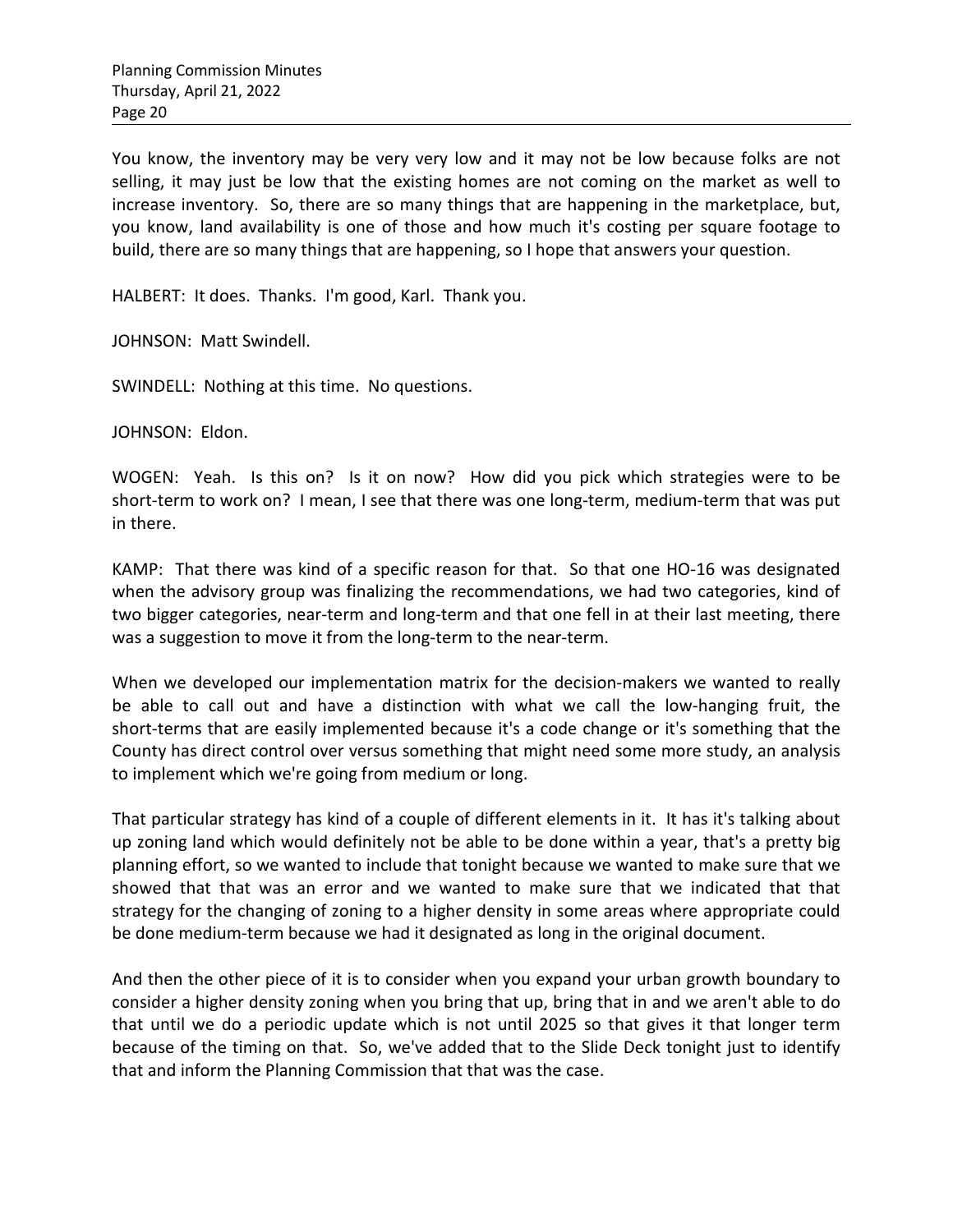WOGEN: Well, I understand why you want to pick some objectives that are easy to meet short-term, it builds on momentum, but a lot of this stuff that's in what's identified in the short-term aren't very impactful to reducing costs, you know, making whether you're going to change fees and permits, how you're impacting land costs, which rezoning will do that in higher densities, and materials and labor which ADUs and things like that, but I'd like to see some more effort being made to look at some of the middle or long-term that have more impact on making housing actually affordable for low and moderate incomes.

You know, like last, a couple of weeks ago we discussed about impact fees, I don't see any of that here in the short-term looking to reduce those and the way that the word it's worded is nothing's going to be done on that until the short-term is done, so...

KAMP: Very good point and, you know, we welcome that feedback. And what I think our approach was to kind of keep the momentum going and now that we can at least get some of the short-terms done was to, and I encourage that, but to, you know, the Planning Commission can of course recommend, you know, implementation to the County Council of any of the strategies that they would like to see as a priority and then the County Council of course can direct us to start implementation on any of them.

WOGEN: Okay. Well, I would encourage the Commission to look at that to find some strategies that have more impact on lowering the cost and start working on those even though if they are middle or long-term like impact fees, you know, we talked about time for reviews to be reduced, you know, time is money. So, I think there's opportunities there that we might be overlooking.

JOHNSON: So, Jacqui, thanks and it was very good. And I'm sorry I missed the work session because obviously this was a big monster or the wrong one to miss. So, I just want to make sure where I'm looking at this this is probably just a basic question that staff recommends that we're going to direct, we're going to recommend to the County Councilors that you immediately begin implementation work or will you come back with some of these?

So, because I noticed we talked about at the beginning it was like, well, we're going to, we'll come back and we'll talk, you know, this is not going to be, and especially the bigger picture so, and I'm assuming we'll take little bites or when we, when we vote on this and if we push this forward that means these short-term strategies will be implemented or we're working on the implementation?

KAMP: Right. Correct. So, I think what we're asking is that we would like to keep the momentum going and we know that taking on the short-term strategies on this, the low-hanging fruits, right, so that's what we're asking at least to begin immediately if so chosen by the County Council with your feedback.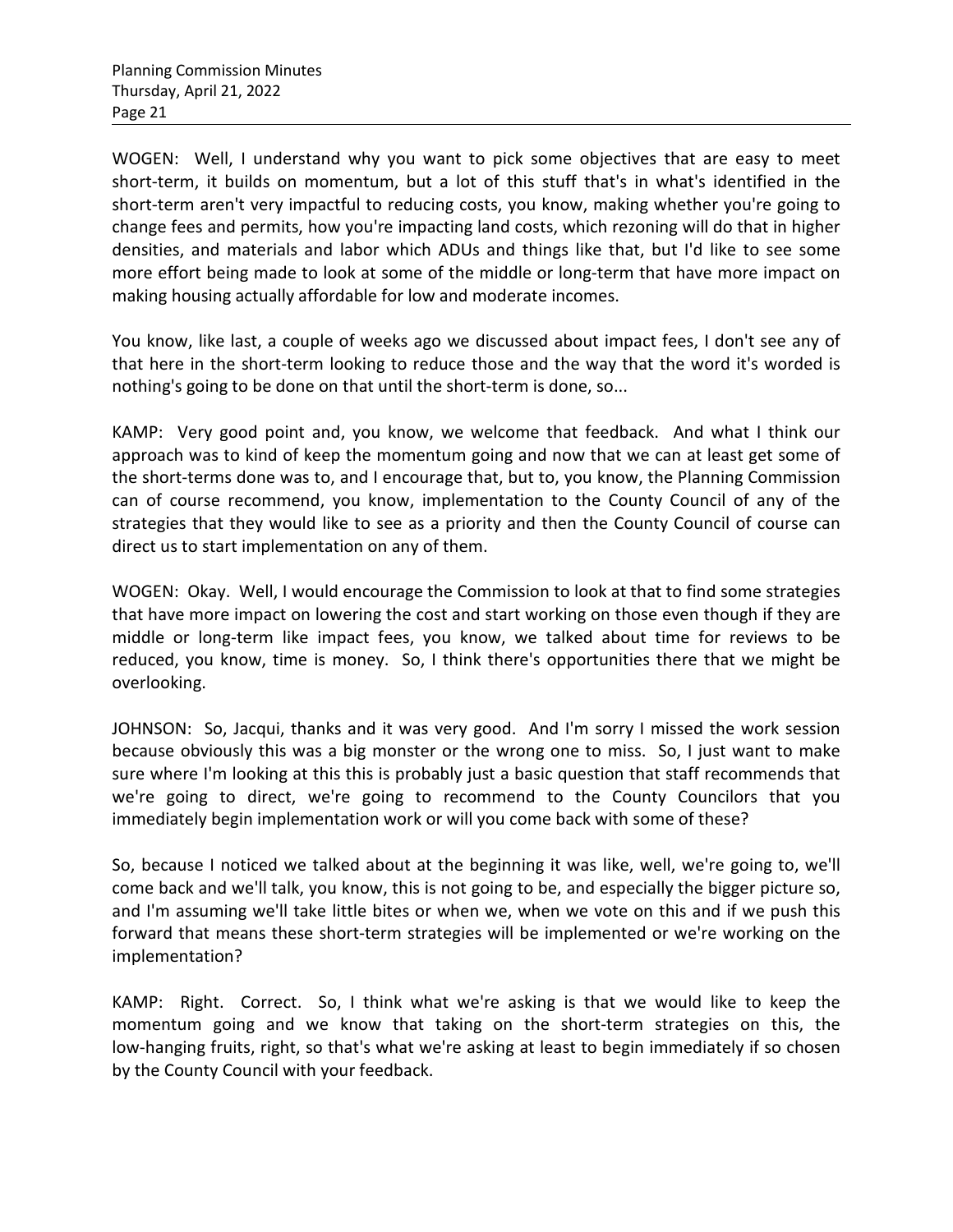JOHNSON: Right.

KAMP: But you're more than welcome and, you know, to encourage or put as part of your deliberation or individual specifics on the strategies or encouragement of other strategies that are not just short-term to begin immediately.

JOHNSON: Yeah. And I want to be clear, it's fine, it's mostly I could see this going forward, it would be good to begin to hear more and more pieces of this and I think that's where we can't just, you know, jump into this with two feet, I think that's not doing due diligence, so... Thank you. That was very good. Yes.

HALBERT: Karl, can I interrupt real quick?

JOHNSON: Yeah, go ahead.

HALBERT: One of the, one of the strategies I heard in the workshop was that most of these will be coming back to the Planning Commission for further work individually, not as a 50-page implementation, so then we will get to get more feedback and revisit each one of these individually as they move forward on some of them, not maybe all of them.

KAMP: Absolutely. I mean, with any code change is on as what we call a Type IV so this is what you normally would see, right, so, yes, we would be doing that whole public process of reaching out to the community, working with stakeholders that have interest and in the build the code and things like that to draft that and then bringing it before you all for discussions and things like that, so there's another step involved with actual implementation that the Planning Commission would be involved with.

## **Public Testimony**

JOHNSON: Thank you. Anything else from the -- I'm trying to look out there. Okay. With that said, as I see there's no applicant for this proposal. So, we're now going to open the hearing for public testimony. I'll begin with the summary of the public participation process for the public to understand how to participate in tonight's hearing.

To be a party of record, you must submit written testimony before, during or prior to the close of tonight's hearing or provide oral testimony at the public hearing or request in writing to be a party of record. No person shall be a party of record who has not furnished their full name, e-mail address or Post Office mailing address.

If written comments were received prior to April 20th, 2022, they were submitted to the PC members and posted on the Planning Commission website. We will now take oral public testimony as we did earlier this evening. Sonja, you are up.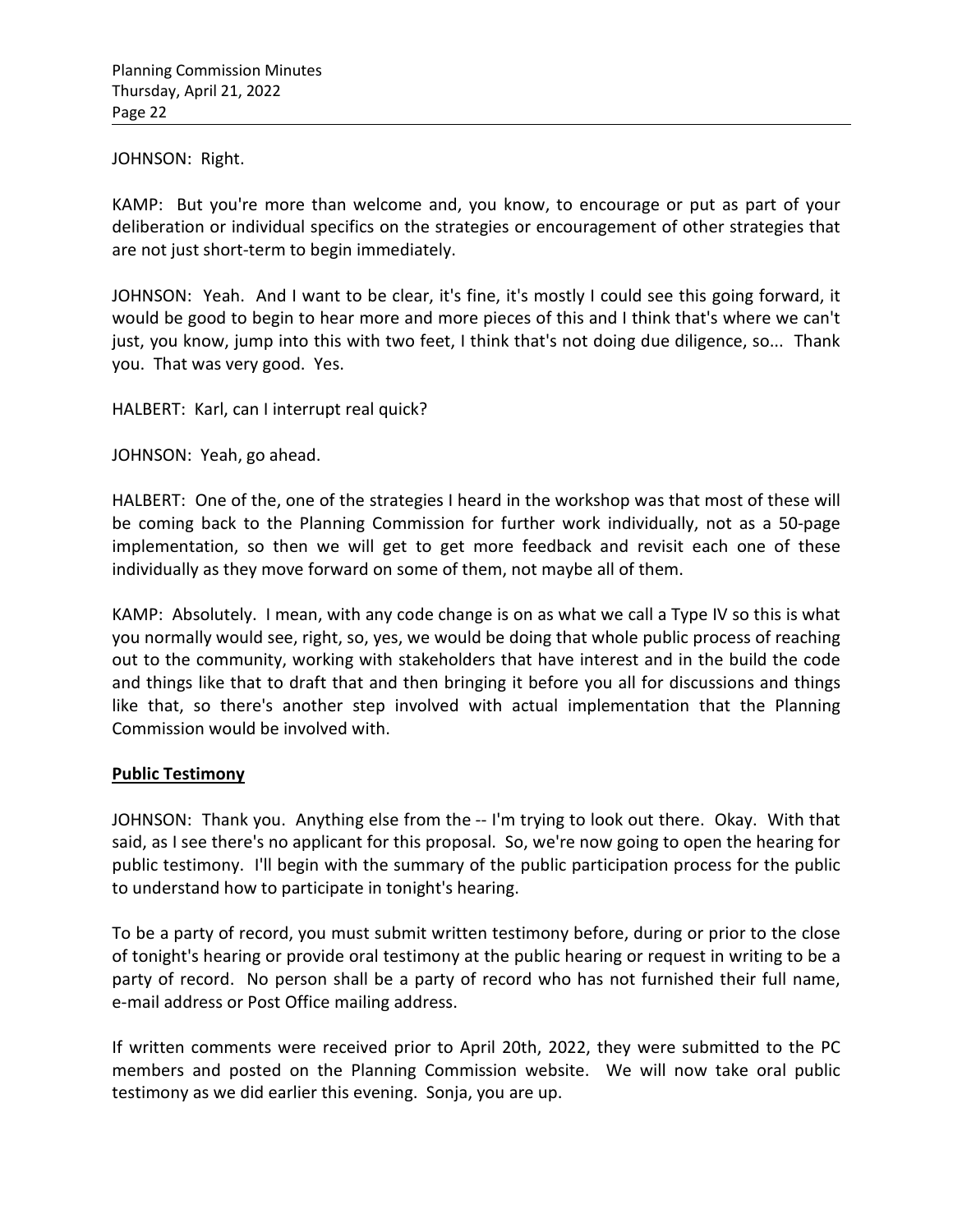WISER: Thank you. If anyone from the public joining virtually that would like to comment on this proposal, now is your opportunity. You need to let us know that you would like to be called on either by clicking the raised hand symbol on the bottom of the list of participants on your computer screen or pressing star 3 on your phone's number panel.

Staff will unmute you if your hand is raised when it's your turn to speak. Public comment is limited to three minutes. You can raise your hand now.

Larisa, are there any members of the public wishing to speak?

SIDOROV: Yes, I see two members of the public wishing to speak. I see Kim Hamlik, I will go ahead and unmute you now.

HAMLIK: Okay. Can you hear me?

SIDOROV: Yes.

HAMLIK: Am I there? How do I unmute you? Am I unmuted?

KAMP: Kim, can you go ahead and spell your name for our court reporter.

HAMLIK: Oh, I certainly can. I'm Kim Hamlik, H-a-m-l-i-k.

KAMP: Thank you.

HAMLIK: Oh, you're welcome. So, as I sit here and listen to tonight's presentation, which I do agree with affordable housing and planning is very important, I do have a couple of questions.

First of all, this, the data that was used from 2010 and 2017, now please excuse me I haven't looked at it completely, but is that the date of the data that was used for this report? I mean, 2017 seems pretty old to me is what I'm saying my point is.

And then the unintended consequences of allowing more housing on, on property and the developers developing it, how can we have them make it more affordable. I mean, there's nothing ever in here about how we can, I mean if we give them impact fees, no impact fees, how do -- how do we make them give that to the homeowner?

I mean, I'm okay for the density and I think it sounds really good, but how do we really get this. We don't have where I live, which is in the Salmon Creek area, there's no bus lanes, there's, or bike lanes, there's no bus stops, the closest grocery store is two and a half miles and you want extra parking but there's no parking spaces. I mean, it just, it's the infrastructure is not there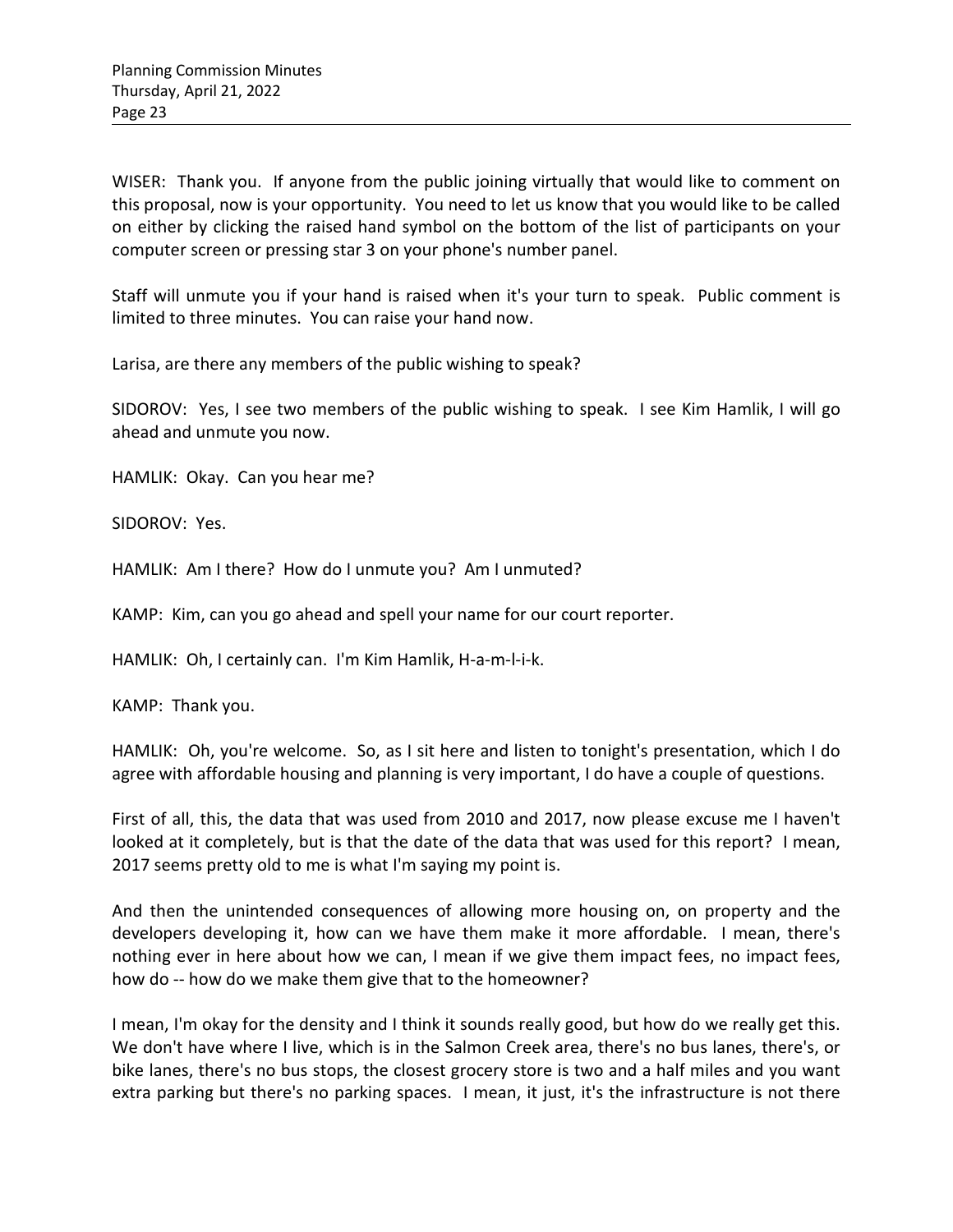and I guess that's just my stating tonight what I'm just going off of, I need to read more, but that's, those are my comments. Thank you.

JOHNSON: Thank you for your comment.

SIDOROV: Okay. Bryan Snodgrass, you're next. I'm going to go ahead and unmute you now.

SNODGRASS: Good evening. Can you hear me?

SIDOROV: Yes, we can hear you.

ORJIAKO: Yes, Bryan.

SNODGRASS: Great. Thank you. Pleased to be here and good evening to the Planning Commission, Chair. We're here representing the City of Vancouver in enthusiastic support of this work which was very good. I was a part of the advisory committee, the materials as part of that process are not before you tonight, but I think are very good and well organized and presented and so was the process.

You should have a letter from me dated today. I know we submitted it kind of late so I don't know if you've had a chance to read it, so we're supportive of the vast majority of work, we just have a couple of suggestions of how the recommendation might be modified.

One of those has to deal with the issue of zoning and the need for changing some of the zoning designations that was touched on, Steve spoke about it tonight. The advisory committee voted to actually bring that into a near-term proposal. I understand the nomenclature of the timing has changed a little bit and the City's concern on that is not so much the timing, it's just that we don't believe we should lose sight of the priority just given how little land is zoned for the higher or medium densities.

I think according to one of the appendices in the report two percent of the land under the UGA is zoned for high density and I think it's five percent for medium, so it's going to be hard to achieve some of the other goals or even to enable some of the other goals that are very important and that we're talking about without some changes.

It doesn't mean that zoning, the zoning map under the UGA should or needs to look like the City of Vancouver, but if there is some way within the recommendation to perhaps acknowledge that that process of thinking about that and identifying that can happen in the shorter term, I think that's, that's something we would support. We recognize it's not low-hanging fruit, it's a bigger job and would take some time to complete, but I think the importance of not losing sight of the importance though I think is critical and having some aspect of getting that in the shorter term is important.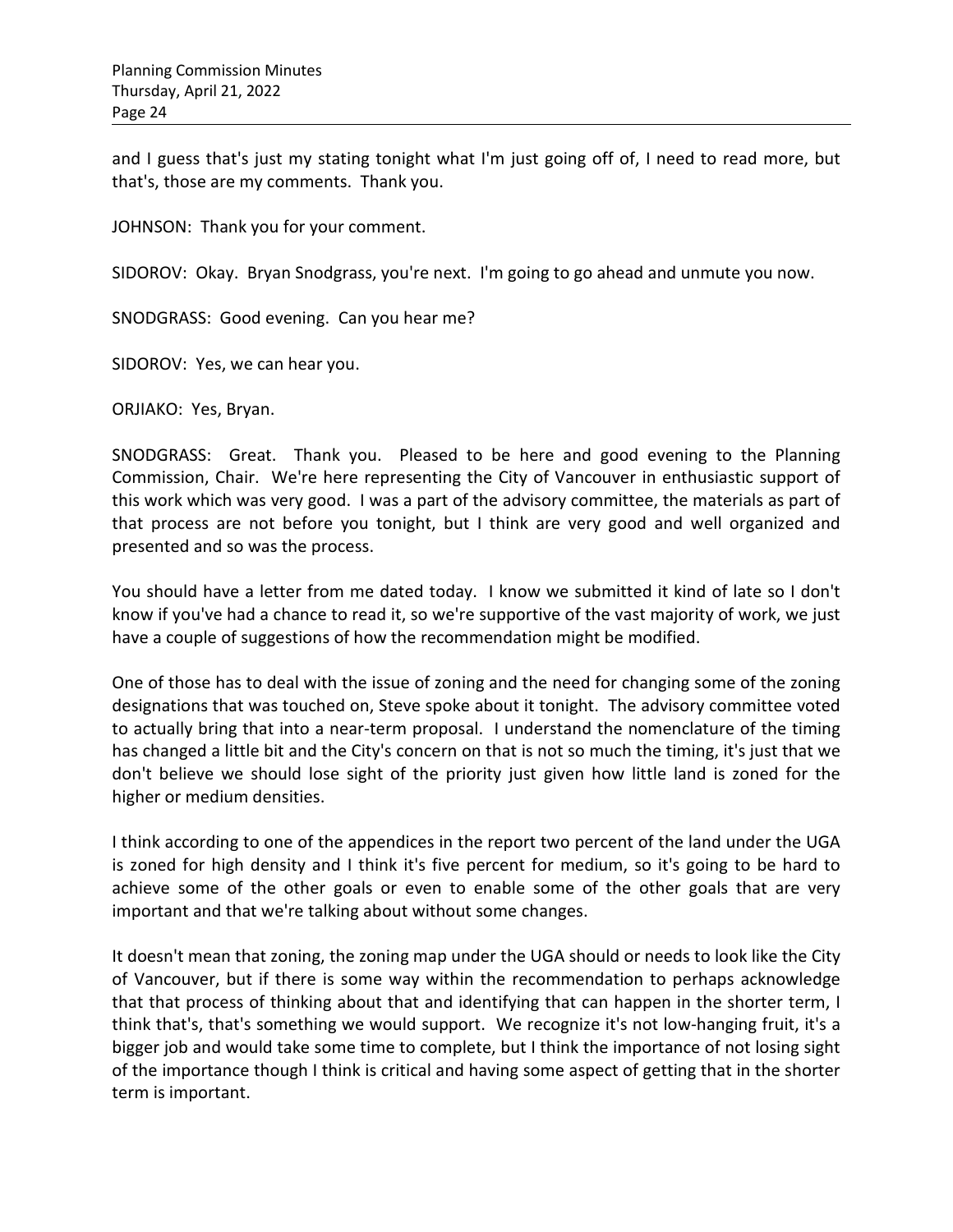The only other suggested change we have around the issue of the category of the affordable housing recommendations, and I think it's very, it's very good that the report calls those out as sort of a separate category. In a lot of cases markets don't provide for affordable housing, it does need some levels of assistance of some kind or enablement through zoning.

And so one of the factors, these are again in our letter, just really quickly that you might think about is recommending adding to the criteria when there is a lead on a proposal of any kind that one of the factors, it wouldn't necessarily trump all of the other ones that are already being considered, be about affordable housing or even below rate market housing, that's something we've done in the city in the last couple of years and it's helped us.

Consider recommending that in the case of subarea plans or multisite mixed use proposals that there be some requirement to have some affordable housing there, and that's not inclusionary zoning, this is a matter of on a much bigger proposal.

We one of our recent master plan -- or excuse me -- subarea plans we have such a requirement and it's helped us now as we're moving toward implementation, another we didn't, and when we talked about it with the developers of that site, I'm talking about the Vancouver Innovation Center, the old HP site if you're familiar with it, there was not necessarily objection to including something like that, there was some concern about possibly that how it would pencil out in terms of the finances. So having some kind of, you know, it could be a recommendation or something along those lines I think could help.

Lastly, since some of the parking issues are being considered in the short-term, it might be appropriate to consider parking reductions for affordable housing in the short-term. There's a lot of data about that and although affordable housing doesn't mean that everybody takes the bus, it doesn't, affordable housing residential often have cars, but on average they have quite a bit less traffic generation, quite a bit less parking generation and so any short-term effort I think to recognize that can be helpful, so...

Those are the only adjustments I think, and otherwise it's very good work and we were happy to be part of the advisory committee and look forward to continuing dialogue on these issues. We have many of the same affordable housing concerns within the City that we're in the process of addressing the various programs now and will be a big part of our upcoming comprehensive plan effort.

JOHNSON: Thank you, Mr. Snodgrass.

SIDOROV: All right. The next one up is Cindy Hosszu. I'm going to go ahead and unmute you now. Please spell your first and last name.

HOSSZU: C-i-n-d-y. Last name is H-o-s-s as in Sam z as in zebra u.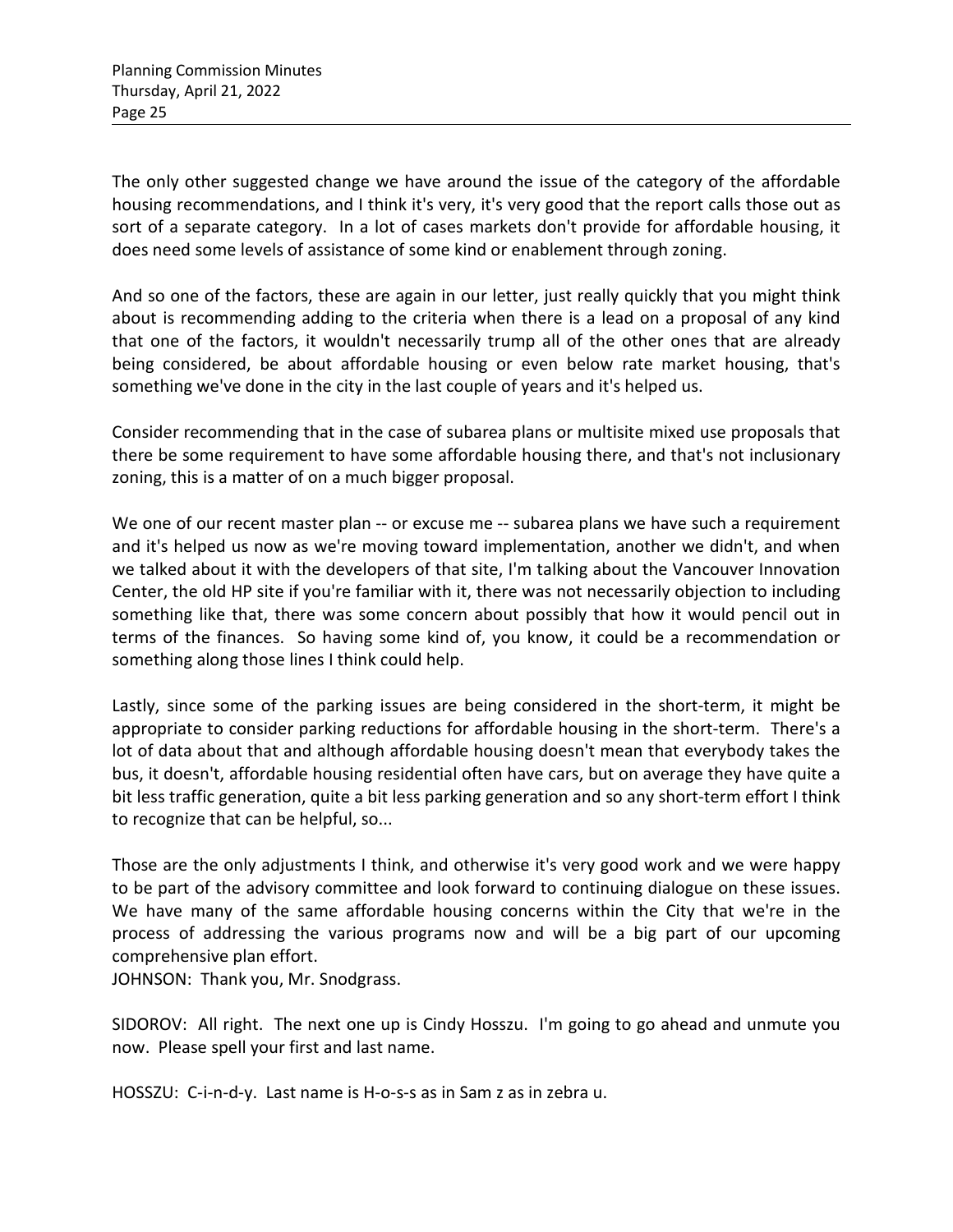BARRITT: And I'm her husband here with her David, so... So, we had wanted to comment on (inaudible) --

JOHNSON: Spell your first and last name, please.

BARRITT: Yes. David, D-a-v-i-d. Last name Barritt, B-a-r-r-i-t-t.

SIDOROV: Okay. Go ahead. Thank you.

BARRITT: Okay. Sorry about this audio problem. Yeah. We just wanted to be on record that we attended the meeting. We appreciate all the information that you guys gave us. We assume that there's going to be more meetings coming up with more opportunity to give input; is that correct?

KAMP: Yes. There's also the County Council meetings that will come up in May and then any implementation strategy that is a code or land use change is an all new public process.

BARRITT: Is that where the code changes will take place at the County meeting?

KAMP: No, no code changes are going to take place with the approval of this plan.

BARRITT: Okay. Okay. Well, at this time I didn't have any farther anything to say so does Cindy.

JOHNSON: Okay. Thank you.

HOSSZU: Thank you.

SIDOROV: Okay. I do not see anyone else on virtually at least that has their hand raised. So, we will go over to the -- okay. Go ahead.

JOHNSON: Yeah. With that said, I will now call on members of the public who are present here this evening. When I call your name off of the sign-up sheet, please come up to the front, provide your name and address for the record. If you do not wish to provide public testimony, please say so. With that said, I have two names on here. The first being Justin Wood. Justin, would you like to come forward and spell out your name so our recorder can hear it.

WOOD: Yep. Can you hear me? Okay. Very good. Well, good evening, Chair Johnson, and fellow Commissioners. My name is Justin Wood, W-o-o-d, and I am speaking here tonight on behalf of Clark County Association of Realtors.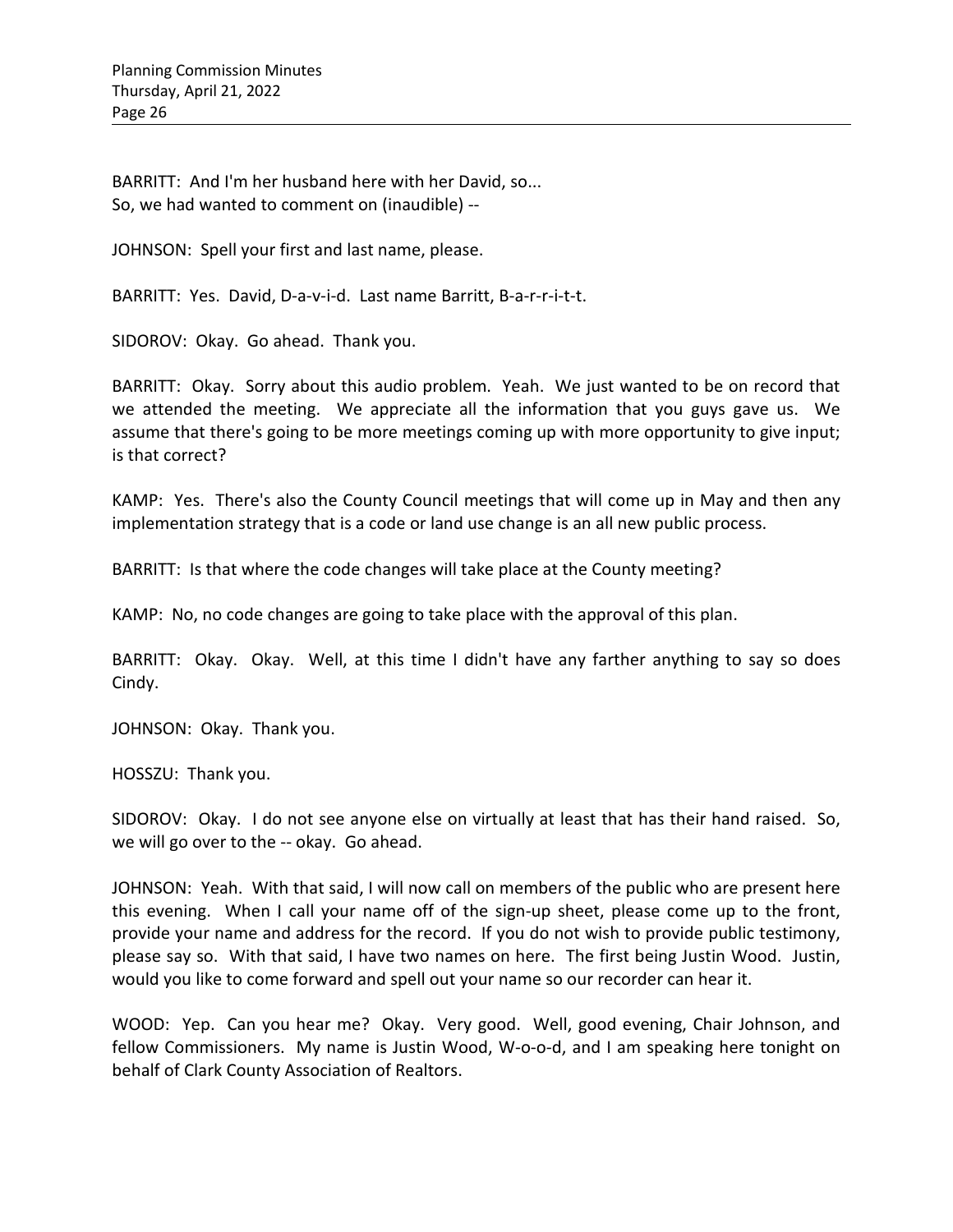The Housing Option Study and Associated Action Plan are borne out of House Bill 1924. The expansion of middle housing options in the state will be essential to house current and future residents and provide more affordable ownership model housing. All of the strategies outlined would increase housing inventory in Clark County; however, I would like to make a few suggestions to the short-term strategies that the Commission may want to consider.

First off, Strategy HO-1 could reduce lot sizes for townhomes even further to 1,750-square feet to 1800-square foot. Strategy HO-1 could also increase maximum lot coverage to 70 percent across the board except for where it is already higher in the zoning code and reduce minimum lot width to 20 feet in medium-density zones except for attached housing which could go down to 14 feet.

Regarding Strategy HO-2, the five-acre minimum may limit the potential of the strategy. Having a maximum lot coverage of 40 percent and building height of 25 feet in the new zone would severely limit the type of product and living space provided. The Commission should recommend a maximum lot coverage of 70 percent and bring the build height up to 35 feet so more living space can be added vertically. These two increases will give builders and realtors a more marketable home and buyers a more livable home, there's nothing to prevent somebody from building a smaller unit.

The Commission should ensure that restrictive design standards are not instituted which can increase cost and decrease the livability of the home. Other jurisdictions has passed these restrictive design standards which target garage and driveway width. In the small new lot subdivision zone, restrictions on garages and driveway widths would reduce the livability of this product type. Ample off-street parking and garage space is essential to secure storage and a functioning street scape within the neighborhood.

While we support reductions in parking standards, the Commission should consider how viable parking strategies like tandem parking really are. Moreover, in Strategy HO-9, the Commission should recommend an exemption for an attached garage, an exemption that wouldn't count against the current 1600-square foot maximum for cottage housing.

The code is never intended to count garage space as conditioned living space. Also, the building height of cottage housing should increase to 35 feet to again increase livability within the parameters of middle housing options.

I also really want to take the opportunity to voice our support for HO-4, it's going to provide a great opportunity and brings costs down because you're using existing infrastructure and I think the idea of the conversion element of that strategy would also bring down those costs as well.

Based on a recent study -- in closing, based on a recent study conducted by ECONorthwest, Washington State has the fewest number of housing units per household of any state in the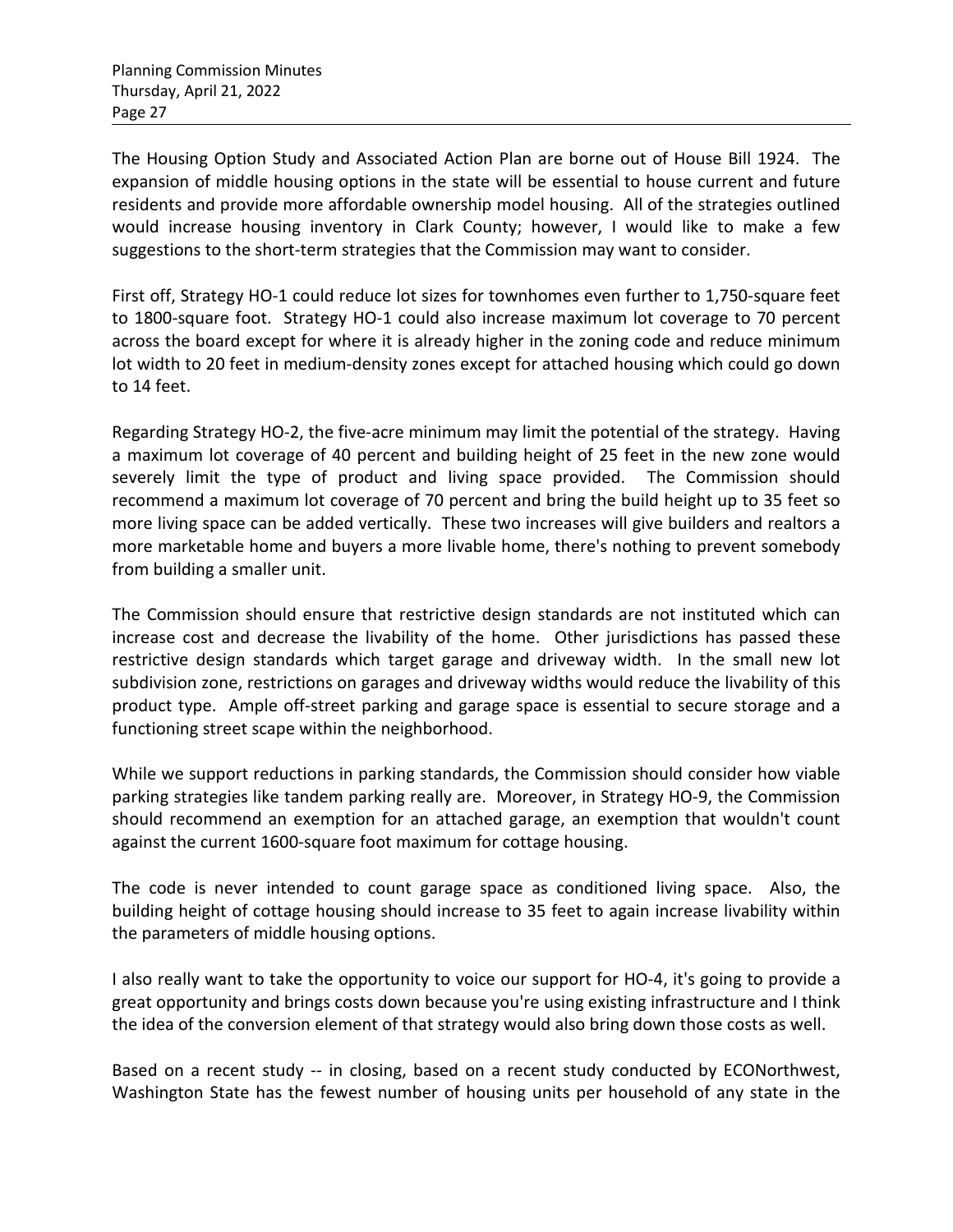country. A chronic underproduction of housing in the state is to blame and this will be the first in many steps to alleviate the situation.

Our association is overwhelmingly supportive of the strategies outlined to increase housing options, specifically middle housing options. I hope the Commission thinks about these suggestions outlined when considering its recommendations on this matter. Thank you.

JOHNSON: Thank you, Justin. Up next, Ron Barca. Would you please spell your name, Ron.

BARCA: Ron Barca. R-o-n, B-a-r-c-a. That doesn't take from my three minutes, does it? It does. No. No. Okay. I have submitted several documents to the Planning Commission because I think this issue is so so important for the future of the county. I would really like to make sure that the Commission understands what the constituency is that is going to be impacted or perhaps ultimately helped by the decisions that are made with the choices that are made.

I have tried to emphasize the fact that I think workforce housing in the county is severely impacted right now and we can genuinely do some very tangible things toward the aspect of improving both availability and potentially homeownership for the population in the 80 percent or lower AMI.

I think it's very possible to bring us back to that type of goal if that is one of the goals that we have in the county, which brings me to the thought that I believe the Planning Commission should genuinely set the tone for what goals you want to achieve and figure out how you want to see them measured.

And in some cases, as Commissioner Wogen talked about, I believe you're going to have to bring some of the medium or long-term goals forward to start working on them if you're going to have any chance of actually being able to see a tangible result in any kind of time frame that will make a difference.

Commissioner Halbert talked about the aspect of the horizon that goes out to 2035, I think you're going to want to start seeing some form of annual reports towards targeted portions of the population if you're going to say that what you're doing here and the impacts that you're going to try and have are genuinely being achieved or they're not being achieved. You'll get done what you measure or you'll modify to try and get to that.

I think it's very important for us to understand that all the work that was done in the Housing Options Planning Action Group all have merit and I support all of them. I was the Planning Commission member participating in it. I do think though that in some cases we're definitely past the aspect of encouragement. I think you really want to see the forms of what changes are necessary to create action. And so, in that regard I think it's still important to understand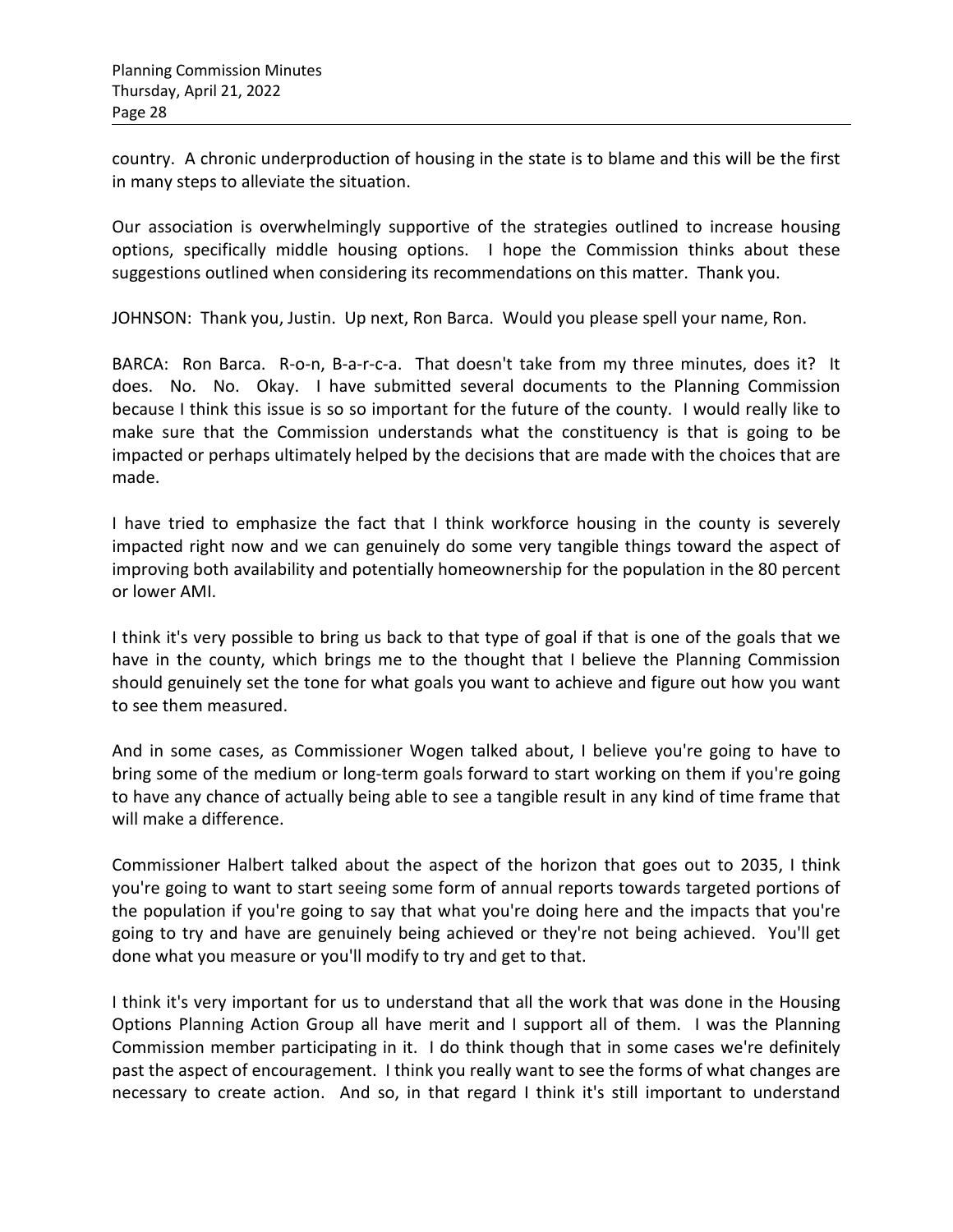whom are you trying to serve with the changes and understand whether you're going to be effective or not.

I would suggest that you look at bringing the in-fill ordinance back and look at how with all the other changes that have been put forward by the housing options task force that you might find that the in-fill ordinance actually could dovetail quite nicely with that.

I think HO-1 is not enough for the single-family home discrepancy that's in place and that is why HO-16 needs to be brought forward. Bryan Snodgrass' testimony I think is right in line with my own in that regard that you will have to really look at if you have 59 percent of your zoning is in single-family dwelling type zoning, that you're going to have to make some impacts and changes.

If you only have 7 percent of it in any form of multi-family dwelling, you don't have enough inventory of land in the targeted area to get the results that you really want to see. Then you can start thinking about whatever changes that you're making how they will have a positive impact as the urban growth boundary is grown or changed as a result.

I would like to recommend that you get as specific as possible with what you would like to see done knowing that staff is going to have to come back with recommendations and ideas about how to achieve the goals. I think as it was stated, you're going to see these things over and over again, but the order of the work statement, the planning for it, how rapidly you want to see it, you can have an influence in all of this.

And as you've seen by the kind of information that I put forward, I'd like to go through just a couple of slides right here to talk about the idea that when we talk about affordable housing, part of it is in the context of supply and demand. I think there is actually a good opportunity by changing what is available in the marketplace that we can hit some of the numbers that we have no longer been able to achieve. Can I have the next slide, please.

Just as a disclaimer I need to say that you're going to see some product here, I am not here as an advocate of Wolf Industries, I am utilizing some photos from their website to make it easy to try and show you the outcomes that I think are possible.

If we start talking about land division down in the 1500 to 2,000-square foot range and we talk about proportionality of the footprint, you can see just from these pictures that there is an opportunity to go into small lot subdivisions and have very livable and nice development while still getting a smaller package at a lower price available. Next slide, please.

Here's 2,000-square foot lots with setbacks. The pictures that are shown are in-fill lots that are very difficult to normally be able to put something in there that makes sense, but in both of these cases this is in the left-hand side it's 3500-square feet but most of it was a steep hill and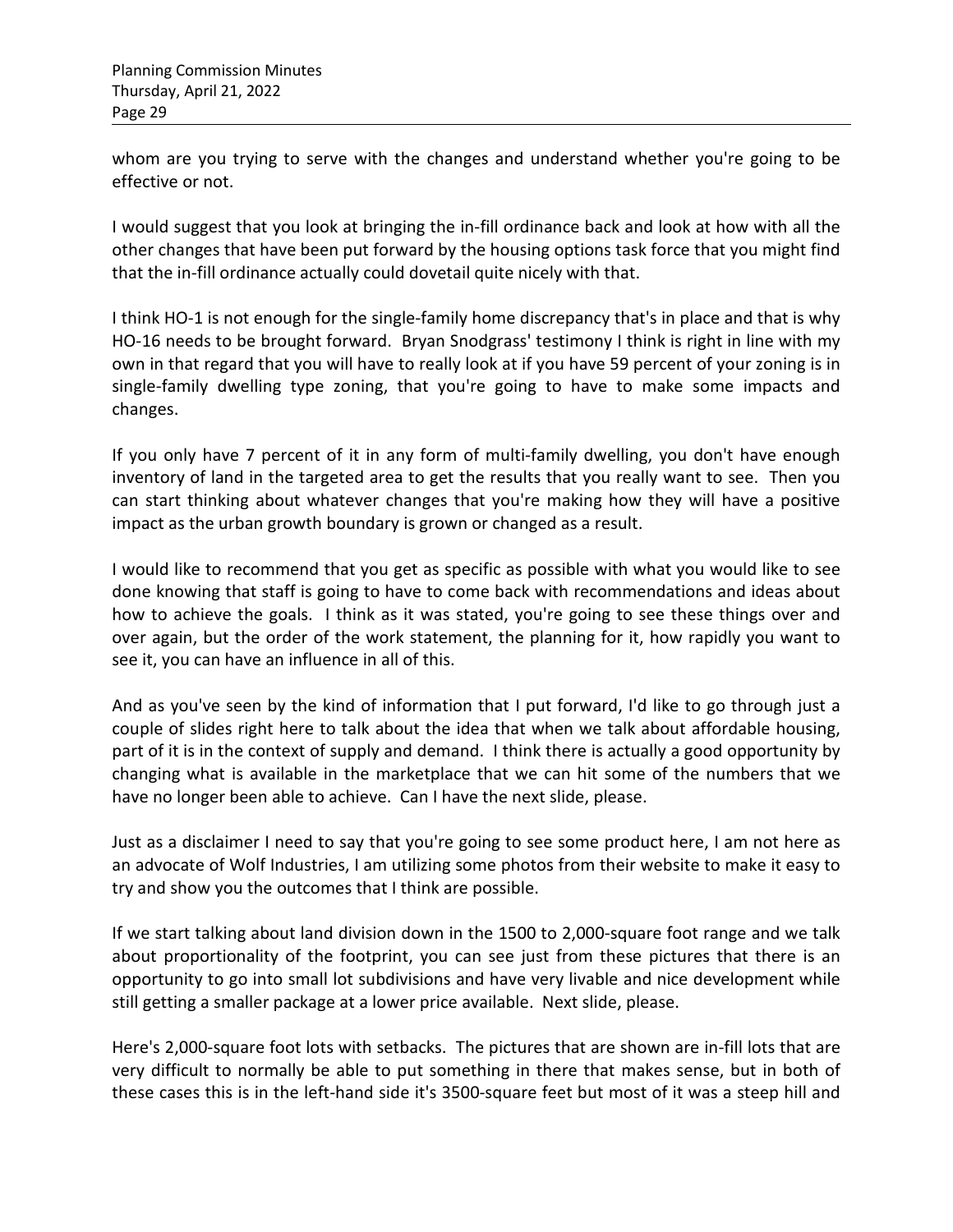then on the right side, that's 2700-square feet. Next slide.

So, what we also have here is the idea that areas that have not been deemed as acceptable because of environmental restrictions, the house on the left is in a zone that would be considered wetland, but there was enough space to engineer the fill and be able to get the house on-site. And in the case of the one on your right where it says, "built in a floodplain," it was actually engineered to allow it to be right on the edge of the designed wetland area.

These wouldn't have happened if we had been talking about houses that were 2,000-square foot, the envelopes would not have allowed it. I think in all of these cases you could be seeing these houses on the market for under 3,000 -- 300,000, and I think in subdivision scenarios we would be able to drive the prices down even lower.

Homeownership can be a reality for people in the middle income bracket again and there's opportunities to get our density in existing areas where we already have utilities and the infrastructure is in place. Thank you.

JOHNSON: Thank you, Ron. Okay. That is all I have on my sheet. It doesn't look like there's anybody else in the audience. Is anybody else by phone by any chance?

## **Return to Planning** Commission

JOHNSON: Okay. We'll now close the public testimony portion of the hearing and return to the Planning Commission. Staff, you may now respond to public testimony. Anything regarding public testimony?

## KAMP: None.

JOHNSON: Okay. Are there any more public comments? No. We are now officially closing it again. Okay. The Planning Commission will now deliberate and make recommendations to the County Council or questions, any other questions for staff. With that, Bryant Enge, do you have anything for us, thoughts?

ENGE: Some. Karl, my thoughts are that this was a major undertaking given, well, under any consideration, but given the pandemic that staff and the consultants had to work with, I think this is great work. I have to applaud Jacqui, Steve, Elizabeth, Oliver and to not forget in terms of the advisory committee in terms of them putting in the hours that they did for the type of work given the challenges they had to work with so I want to say thank you and applaud them.

Again, I think this is a lot of good work and I'm just a little stickler in terms of organization so I may call it a little different in terms of strategies and tactics, but a lot of good work that I think is going to create and generate a lot of conversation in terms of how we get to a community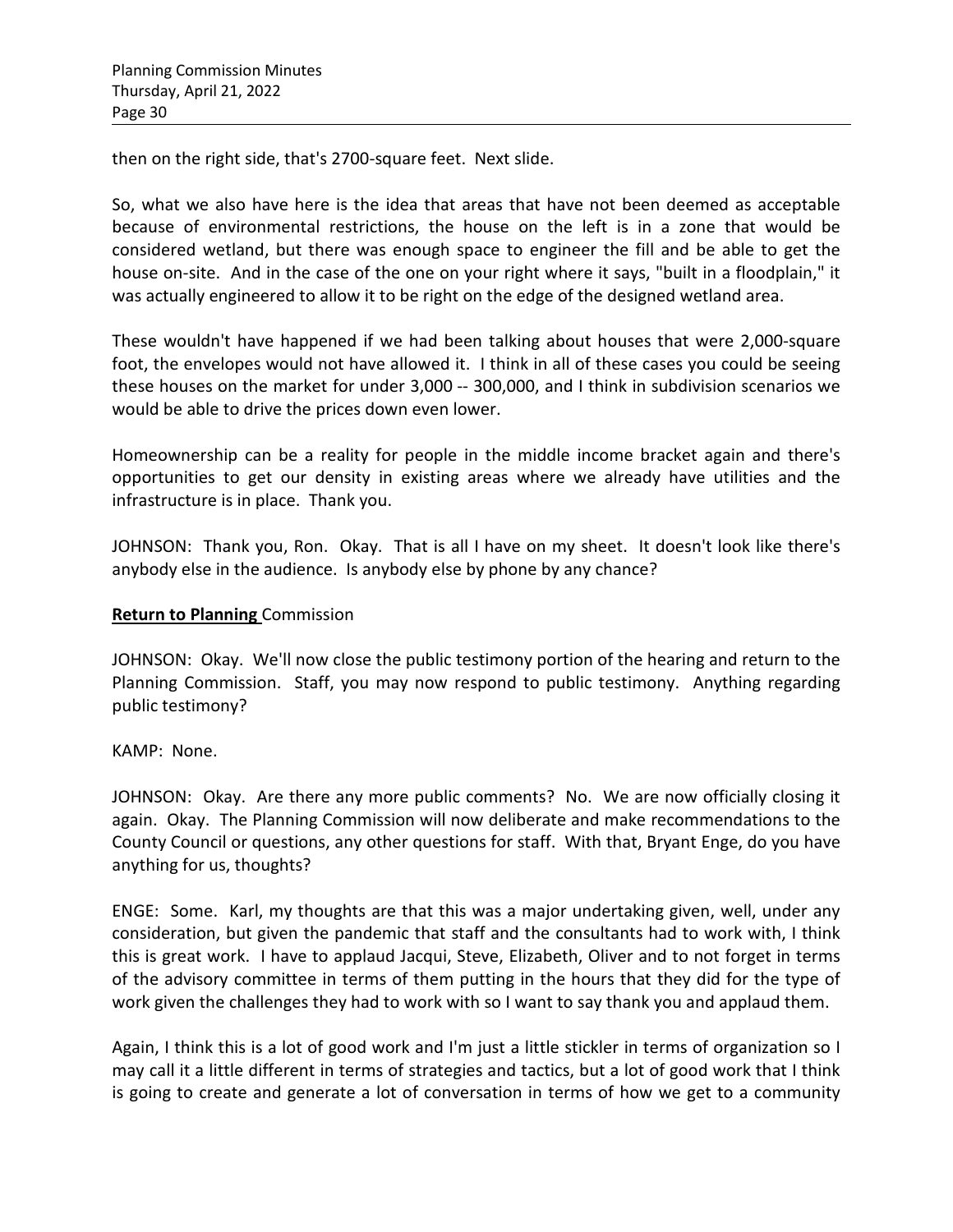that provides housing for everyone, the eventual homeownership.

The caveat and qualifier that I will say again, and I think we heard it from Commissioner Wogen and we heard it from callers, is that we just need to make sure that what we do, there are no unintended consequences, that the market doesn't take advantage of the strategies that we implement.

So how do we incentivize these actions in a way that creates an opportunity for affordable housing and not continue to incentivize the market and continue to support the hot market. We need to figure out how to incentivize more affordable housing and I think the tactics in here will do that, we just need to make sure that we package it in a way that we encourage and incentivize affordable housing.

So, again, a lot of good work and I want to thank all those involved for the time and effort that they put into this work. Thank you.

JOHNSON: Thank you.

ENGE: Back to you Karl.

JOHNSON: Thank you. Bryan.

HALBERT: Yeah. I'd also like to thank Oliver, Jacqui, Steve, Elizabeth, and your teams for this report of this, it's great and I think it's a great plan and I say that we would like to, I would recommend that we approve it.

There's a lot of things we have, a lot of things that we can't control, we can't control interest, we can't control interest rates, we can't control the price of materials, we can't control, you know, incomes and -- but what we can control or what we can play a part of is helping to remove the barriers to affordable housing and I think this plan is that start is where we can have that impact. So, I'd like to say, yeah, this is, this is a good plan, let's move forward.

JOHNSON: Matt.

SWINDELL: I think I said in the last time we got together that I didn't agree with all of the things that are in this plan and, and I'll have to say that there's quite a few things that I particularly personally would not like, but what we're talking about is everybody and, you know, affordability is it's a moving target, interest rates, cost of labor, everything you just said, I agree with it a hundred percent and the best thing we can do is just kind of get out of the way, let free market figure out how best to do it and if we can reduce lot sizes, and like you said before in your testimony, if you, you don't have to make it three stories tall but you can if that's what the market wants, and I think at the end of the day it's up to the consumer.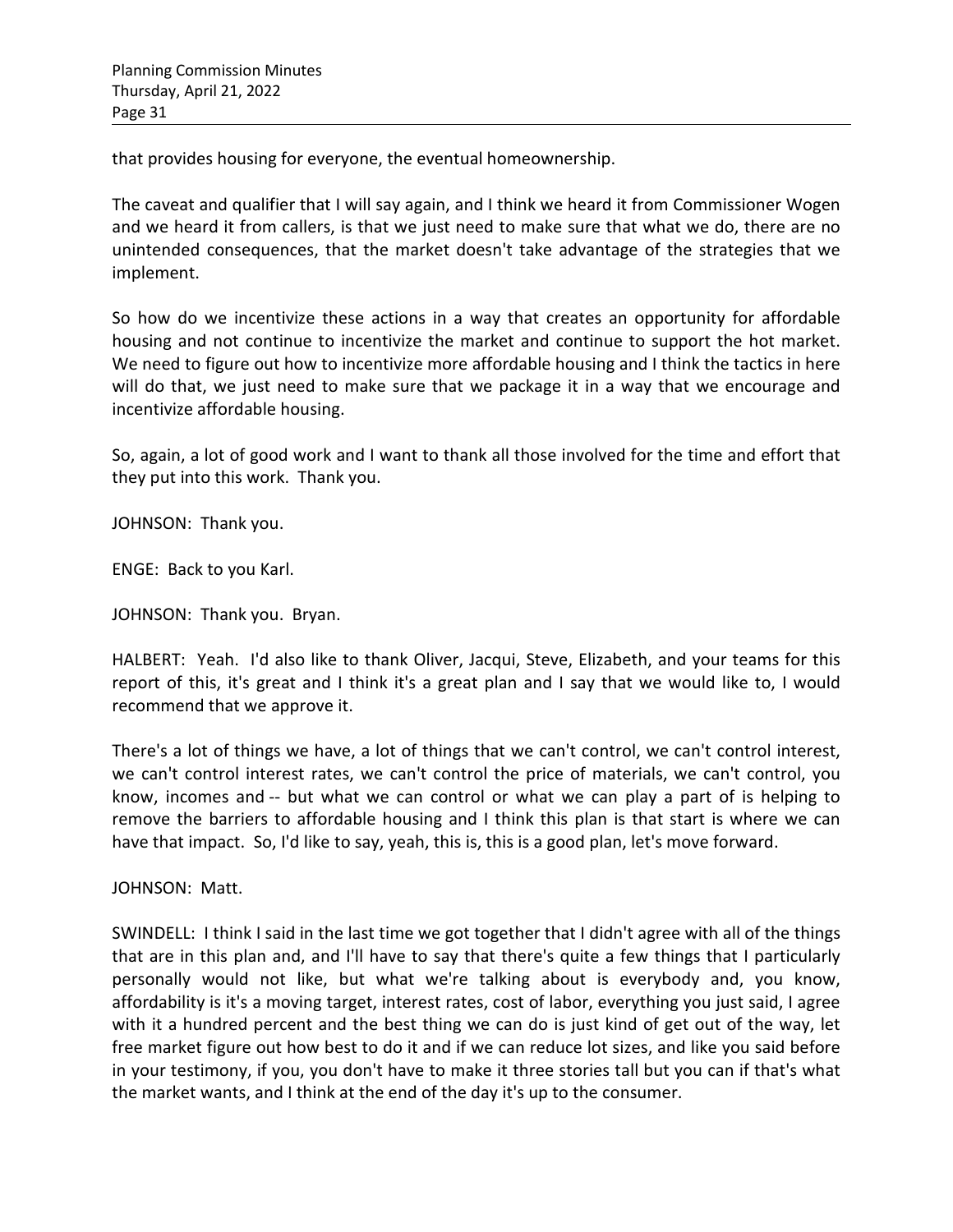The builders are going to go out and figure out what the consumer wants and they're going to build what the consumer wants at the end and so I just think creating opportunities is great. I love this, I call it a shotgun blast approach, you got 50 ideas, 50 ways of doing this, you got some really quick ways, things you could do to implement now and then in the next year to two years, you know, keep going, keep going.

And I believe you had stated, and this is a question I do have for you, that you're going to be bringing this back once a year to us and, right, is that right, that you're going to bring it back once a year and say, okay, here's what we've done, here's the effect that it's had, those kind of things, correct, to adjust what Ron has --

KAMP: Yeah. Well, I had said that we are definitely doing that for County Council as part of our work program, annual work program discussion to see, give them a status of where we are and then what, what may they want to do next, but we are happy to come before you all as well annually and give you an update.

SWINDELL: I would really like to have that annual update, you know, that you're already doing, if we can just see that because I think what we're talking about is we're all concerned about is what we're doing working and, you know, I think you had a concern about, you know, are you going to be able to do it quick enough, are these changes actually going to affect it and so I think having that annual report would be great, so...

And, again, I'll just say thank you to everybody, great work, a lot of work involved in this and, yeah, I support it wholeheartedly.

JOHNSON: Thank you. Thank you, Matt. Eldon.

WOGEN: Is this on? Yep. So, I agree, it's a good, good plan. As I stated before, I'd like to see some more in the middle and the long-term stuff addressed so we can start tackling things like the associated cost associated with fees and permits. The two that come to my mind that I'd like to see to the other Commission members if you agree put on the list, review impact fees.

In fact, I think, Jacqui, you sent out an e-mail a couple of weeks ago related to that, that if you could conduct a comprehensive review of impact fees to implement up to an 80 percent impact fee reduction, that sounds very good, so I think that's something that should be put on the list to recommend to Council for them to start working on.

And then also there was another strategy, reduce development review timeline was also on your e-mail, Jacqui, about PP-1, maybe you can take 60 days. Is that the one? Yeah. Staff estimates that approximately 60 days of review time could potentially be saved in the review process. These are all measurables. I mean, obviously you'd want to start out you think that it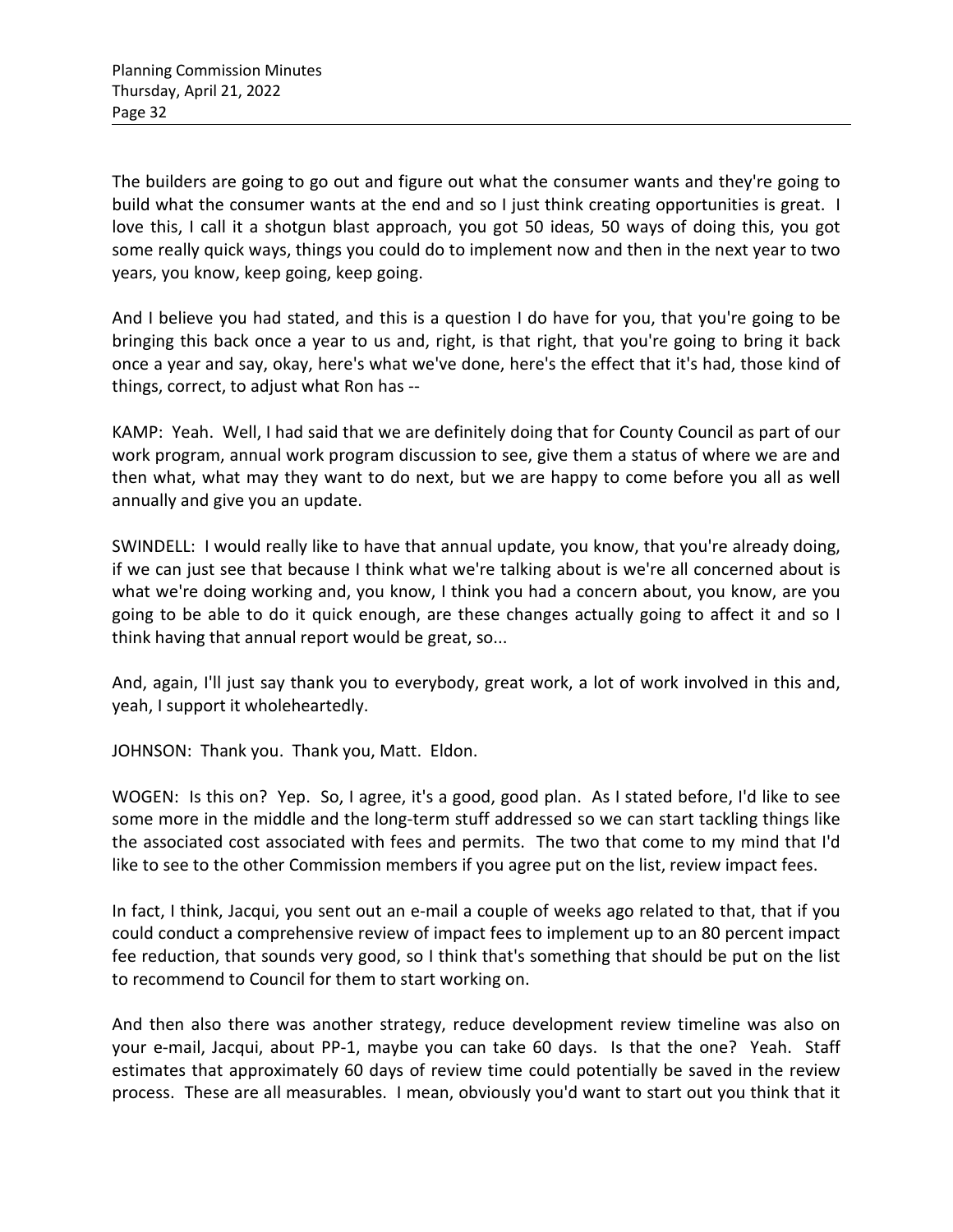takes 180 days and now you can get it down to 120. You know, so those two that I think we should encourage the Council to start working on.

JOHNSON: Thank you, Eldon. I want to refer back, Ron is in a unique spot being on the Planning Commission for 20 plus years but also being on this committee. So, it was interesting, I read a lot, we had this and we're not in the (inaudible) phase of this problem solving, my words to add is we're in the do phase.

One of the things that I would like, if possible, plausible is an expedited process, an annual review sounds good and that's good, but I would like to see you back, Jacqui, sooner. And I don't like jumping in the weeds right now with those mid, yeah, I want to look at them, I want to, I'm a bite-by-bite guy, I think some of those have been tried.

I know we've been talking about cost inventories for a long time, you know, and this comes around and we talk about it and we get the facts and figures and we implement some things and they may work kind of for a while, but in the end, we're hearing the same results over and over again and we know that, but so what could we do, what could we do with those mids. We're going to take care of this tonight, we'll probably do the business tonight. But can we expedite your timeline, that's a good way.

And I know when I say that you're like, oh, great, you're a busy group and you do great work and you're, but back to us, you know, all right, what are we doing, we can move on some of this stuff or we can take stabs at some of this stuff sooner than later.

So that is a tangible way of going farther, I think that's what I was trying to read here, Ron, what you said, but over the decades of this county as we've gone through this, we just seem like I've been hearing about this like and it's, you know, it's not because we're not trying and it's not because -- I just think we got to find the thing that's working and all of these things that are on there in some form twist or whatever have.

So, my only ask is maybe find a way to try to come back and say, okay, we're going to really start to dig into this and make this something that you're voting on a quicker pace if possible, so... With that said, I'll take a motion.

HALBERT: So, Karl, I'd make a recommendation or a **MOTION** for recommendation of approval of the Housing Option Study and Action Plan including directing staff to **immediately begin implementation work on the short-term strategies.** 

SWINDELL: I'll **second** it.

JOHNSON: Sonja, we have a motion and a second. Can we get a roll call?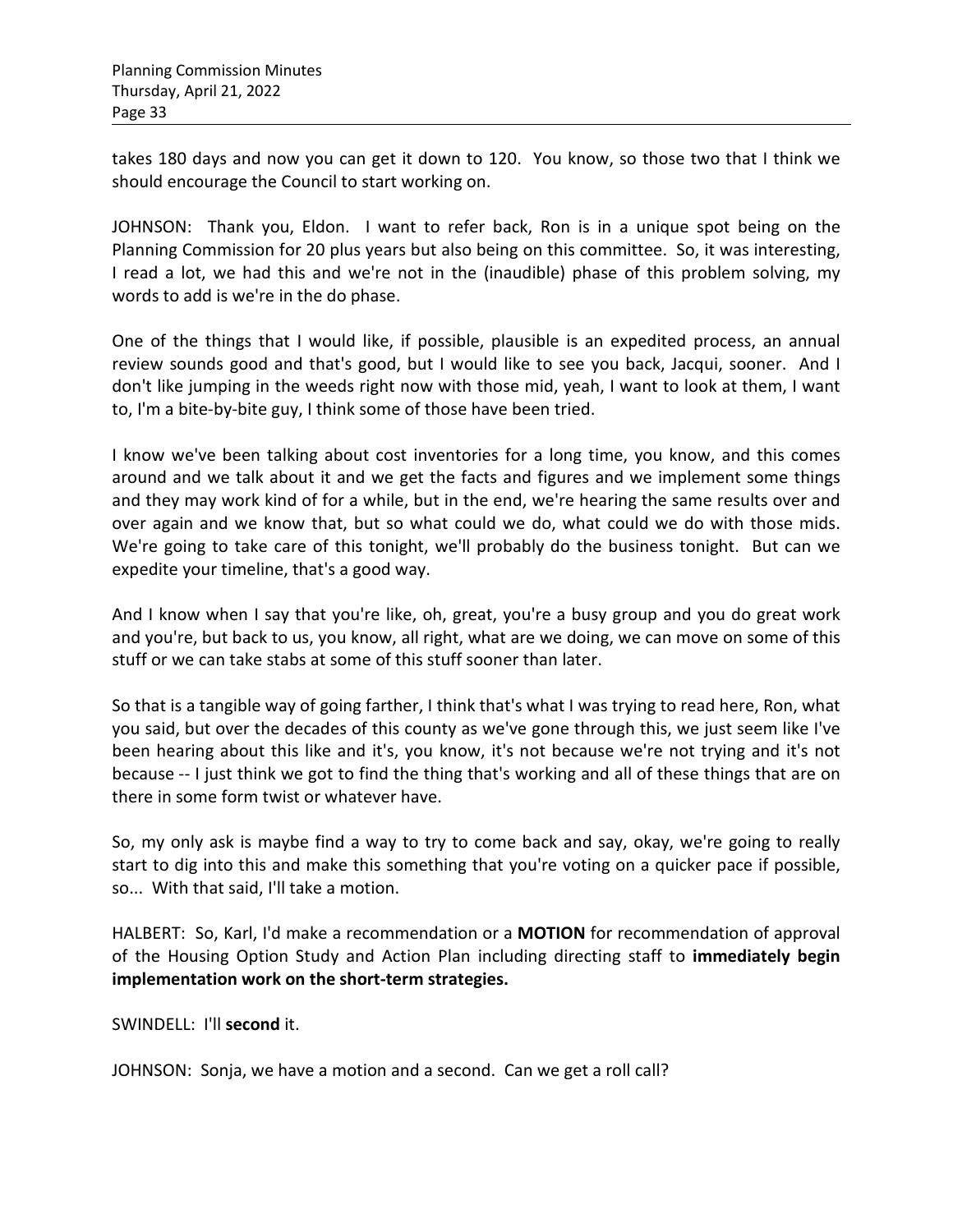#### **ROLL CALL VOTE**

ENGE: AYE HALBERT: AYE SWINDELL: AYE WOGEN: I'll say AYE but I would still like to see AH-4 and PP-1 implemented also JOHNSON: AYE

WISER: Unanimous.

JOHNSON: Motion carries **5/0**. That concludes tonight's public hearing portion of tonight's hearing.

### **Conclusion of Public Hearing**

### **V. OLD BUSINESS**

None.

## **VI. NEW BUSINESS**

None.

JOHNSON: Sonja, are we going to be in session here during work sessions or --

WISER: In May?

JOHNSON: Going forward? I know you're hybrid in hearings.

WISER: Yes. We'll be in hybrid work sessions, but for the month of May we don't have any items coming up. I'll be in touch with you in mid-May about the month of June.

JOHNSON: Okay. So, both hearings and work sessions we'll be hybrid?

WISER: Yes. Correct.

JOHNSON: Okay. All right. Okay.

## **VII. COMMENTS FROM MEMBERS OF THE PLANNING COMMISSION**